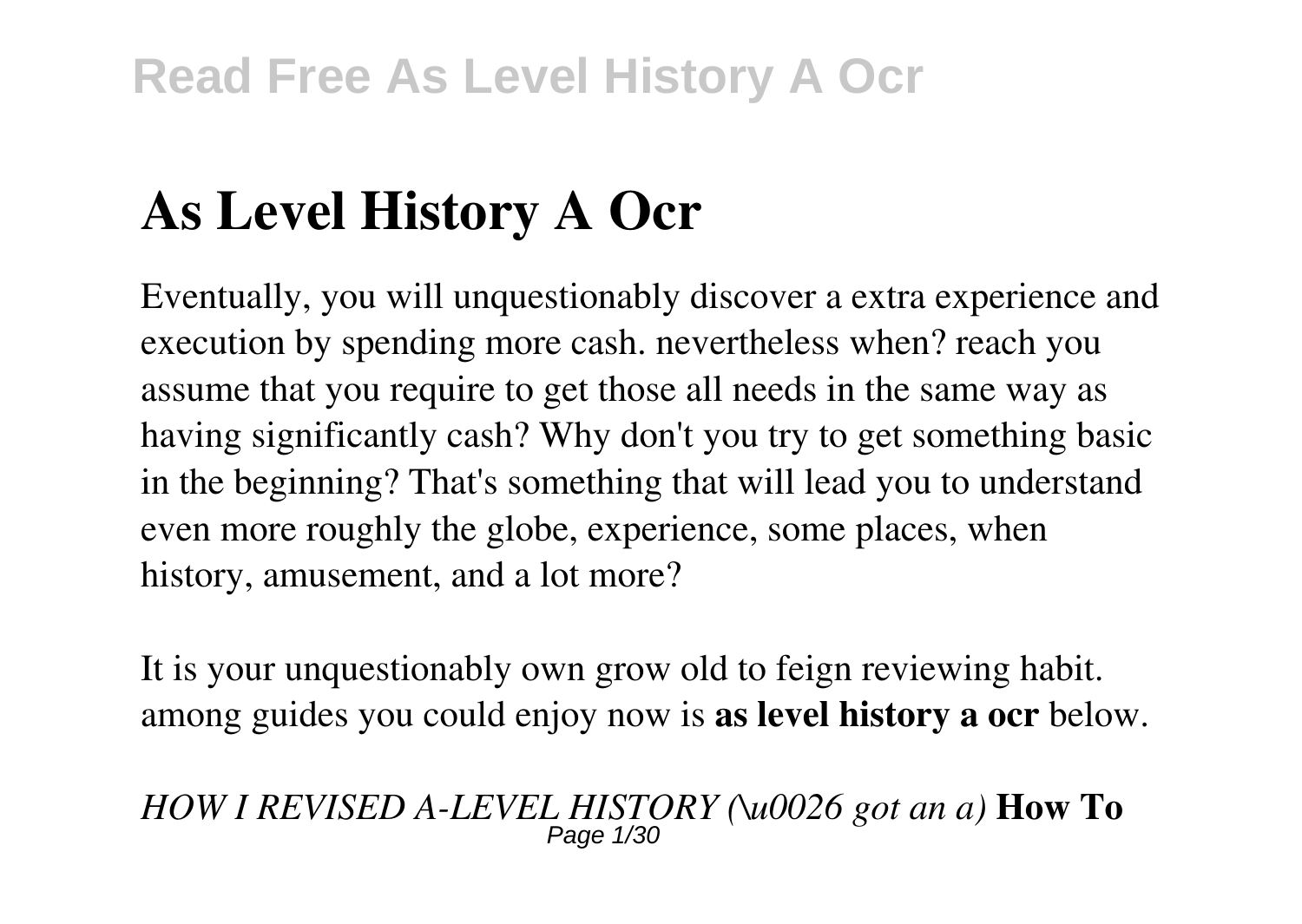**Get an A\* in History A-level Coursework** *A LEVEL HISTORY - HOW TO GET AN A\* - DETAILED A\*/A TIPS AND TECHNIQUES TO GETTING FULL MARKS A Level History A H505 - Y100 A guide to marking OCR A2 History Revision:African Americans Civil Rights in the USA 1865-1992* **HOW I REVISE: a level history!** how to revise A level history | tips to get A\* **How to Revise History A Level + GCSE (Tips, Essay Writing, and Sources!) | Jack Edwards** How to Answer Source Questions - A-Level History Revising A Level Classics ! (OCR)

How I'm Revising A-Level History So Far (A Grade Essays/Year 12) | Shannon NathULTIMATE REVISION GUIDE! Maths, Science, History, RS and Languages! OPENING MY A LEVEL RESULTS ON CAMERA ... (2019)

History Study Tips || How I got 100% A\* at GCSE*HOW I GOT A* Page 2/30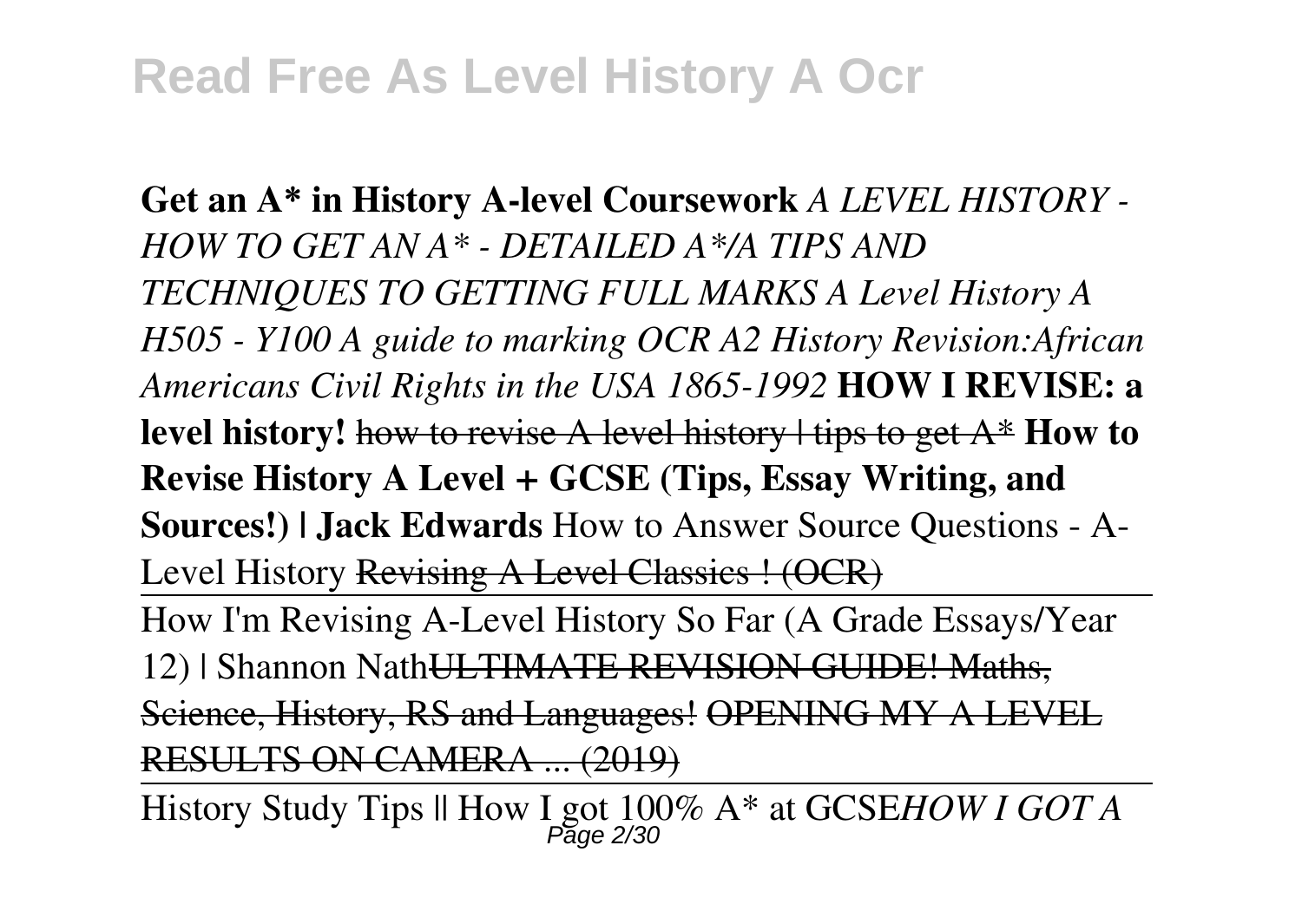*GRADE 9 IN GCSE 9-1 HISTORY// How To Revise History Effectively!* How to get an A<sup>\*</sup> in Psychology A Level | Tips A LEVEL HISTORY AND PSYCHOLOGY EXAMS!! // A Level Vlog 1 HOW I MAKE MINDMAPS AND FLASHCARDS WHAT'S A LEVEL HISTORY ACTUALLY LIKE? how i revise, workload, jump \u0026 more

HOW I REVISE: a level English literature!HOW TO GET A\*s AT A LEVEL! tips + tricks for law, psychology and history How to Write a history essay: Advice and Tips

how to write an a<sup>\*</sup> a-level history essay (w/ my example essay) | shannon nath OCR A-Level History: The Middle East, An Introduction Dexter Brough 2020 OCR A Level History source analysis and evaluation v2 OCR HISTORY (LATER TUDORS) <u>EXAM QUESTION STRUCTURE REVISION</u> <del>HISTORY OF</del>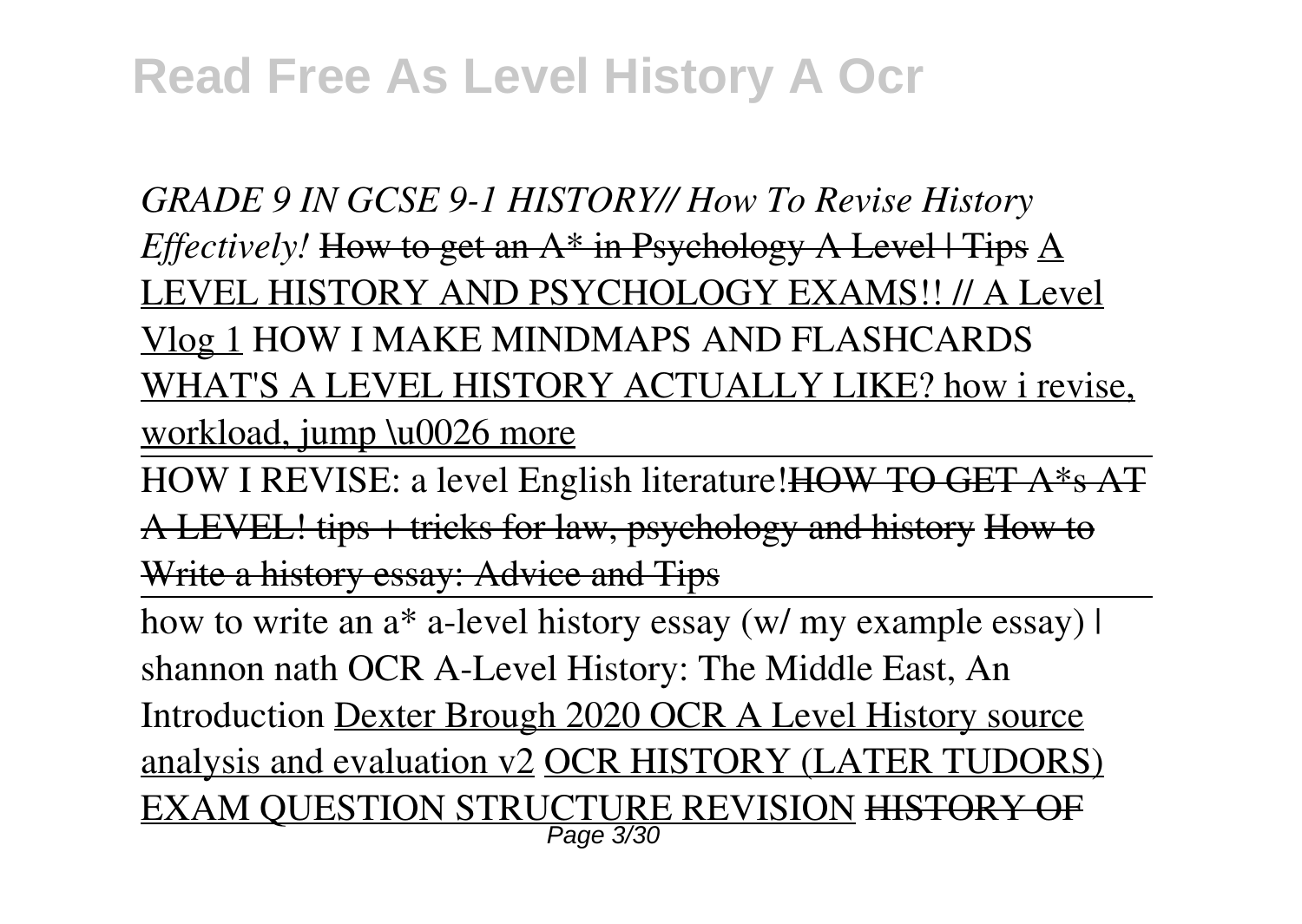#### SOUTH AFRICA: 1948-1994 \*REVISION GUIDE\* **As Level History A Ocr**

Our AS Level in History A engages students' interest in history, developing their understanding of the nature of historical study, and the evidence on which historical judgements are based. Students select two topics covering both British and non-British history. Specification code: H105 Qualification number: 601/4843/3

**AS and A Level - History A - H105, H505 (from 2015) - OCR** Students must take one unit from each of unit groups 1 to 3 as well as the mandatory non-exam assessment Y100 topic-based essay to be awarded the OCR A Level in History A. Content overview. Students select a total of three topics in British and non-British history to study in three units, creating a qualification that is both Page 4/30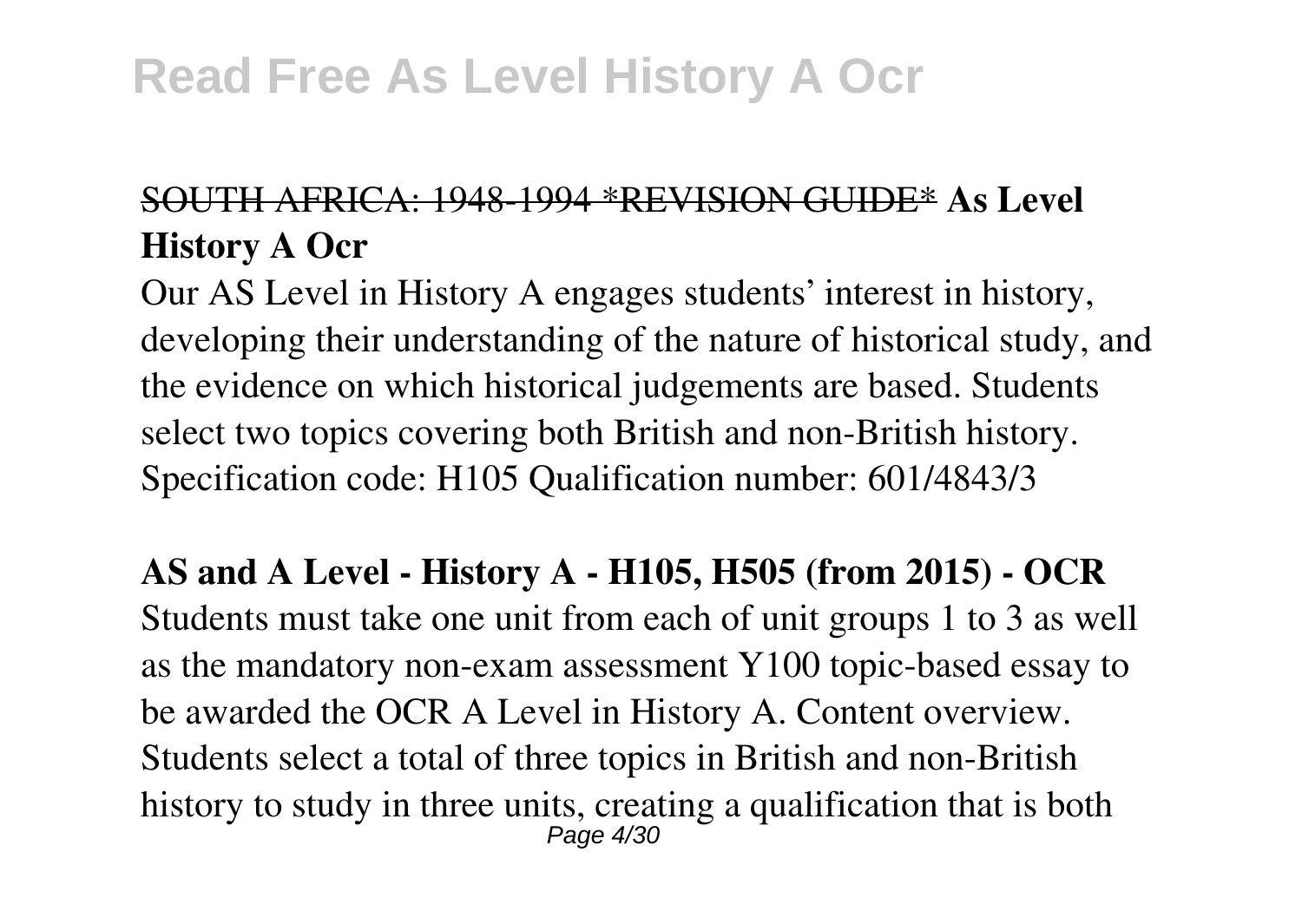broad and coherent.

**AS and A Level - History A - H105, H505 (from 2015) - OCR** OCR AS and A Level History A (from 2015) qualification information including specification, exam materials, teaching resources, learning resources

**AS and A Level - History A - H105, H505 (from 2015) - OCR** OCR A Level History Timelines for Unit Group 3. Y301 – The Early Anglo-Saxons c.400–800 Anglo Saxon England 400 – 1066. Y302 – The Viking Age c.790–1066 The Viking Age 789 – 1066. Y303 – English Government and the Church 1066–1216 King William I 1027 – 1087 King William II 1057 – 1100 King Henry I 1068 – 1135 King Stephen 1097 – 1154 Page 5/30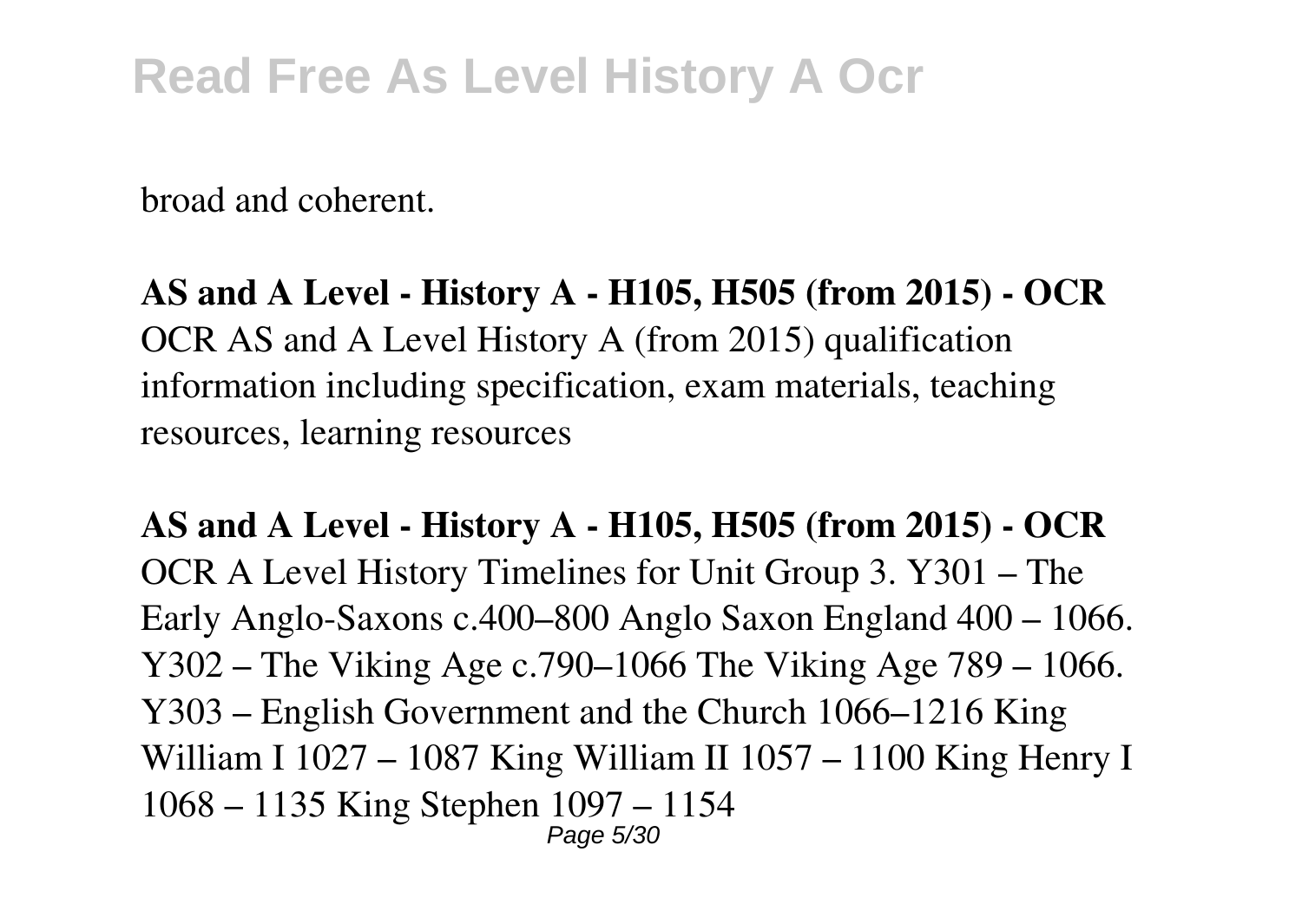**OCR A Level History Teaching, Learning and Revision ...** Target success in OCR AS/A-level History with this proven formula for effective, structured revision; key content coverage is combined with exam preparation activities and exam-style questions to...

**My Revision Notes: OCR AS/A-level History: England 1485 ...** This section includes recent A-Level History past papers from OCR. You can download each of the OCR A-Level History past papers and marking schemes by clicking the links below. OCR A-Level History A (H105, H505) June 2018 A-Level History A Y101 – Alfred and the Making of England 871 – 1016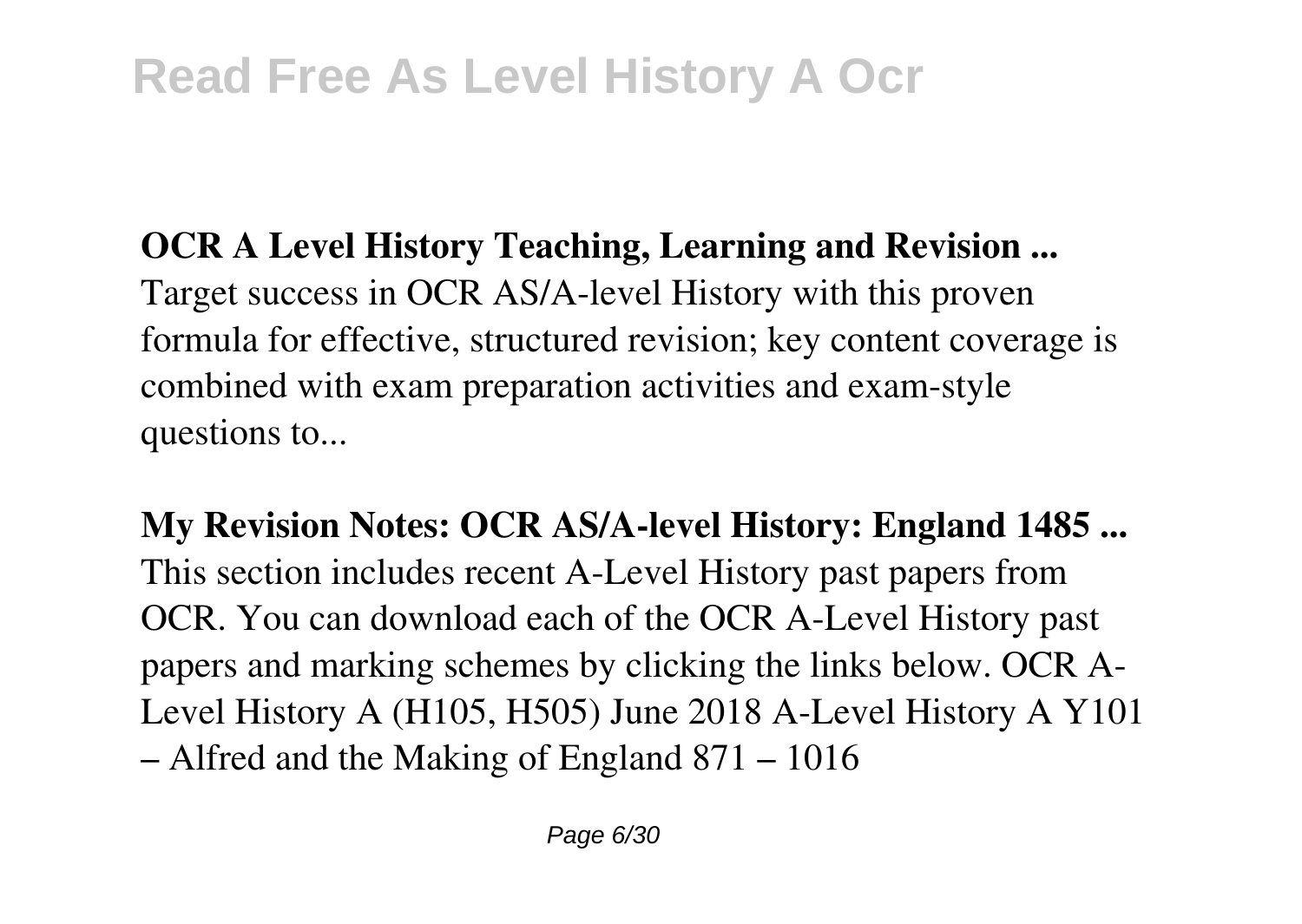#### **OCR A-Level History Past Papers - Revision World**

Our A Level in Ancient History provides students with an opportunity to study four elements of ancient Greek and Roman history, and the interplay of military, political, religious, social and cultural factors within the time frames covered. Specification code: H407 Qualification number: 603/0805/9 First teaching 2017, with first assessment 2019

**AS and A Level - Ancient History - H007, H407 (from ... - OCR** Start studying Germany OCR A-Level History. Learn vocabulary, terms, and more with flashcards, games, and other study tools. Scheduled maintenance: Saturday, December 12 from 3–4 PM PST

#### **Germany OCR A-Level History Flashcards | Quizlet** Page 7/30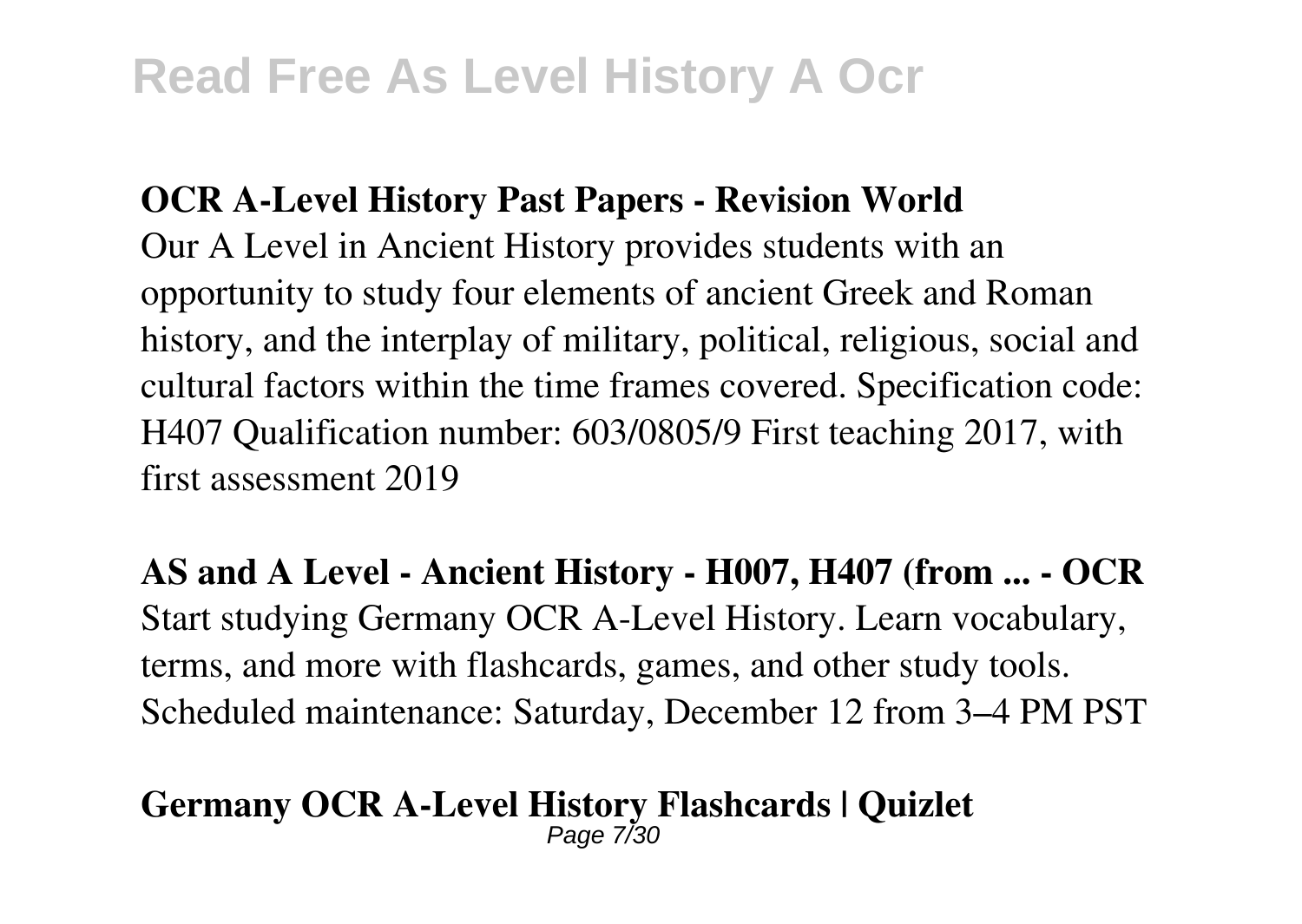CPD course • Online webinar • £199 • AS and A Level History A - H105, H505 Date: 12 Jan 2021 10am-4pm 20 Jan

#### **History qualifications - OCR**

Welcome to the StudyWise A-Level History Revision page. Find A-Level History Revision Resources + Edexcel, AQA & OCR specific History Revision Resources for A-Level Students. Resources include A-Level History Revision Notes, A-Level History Help Forums (General Revision + Edexcel, AQA, OCR & WJEC), Exam Specs, Exam Papers, History Revision Guides (A Level) & More.

#### **A-Level History Revision - StudyWise**

History A-Level Past Papers. This section includes recent A-Level History past papers from AQA, Edexcel, OCR and WJEC. If you Page 8/30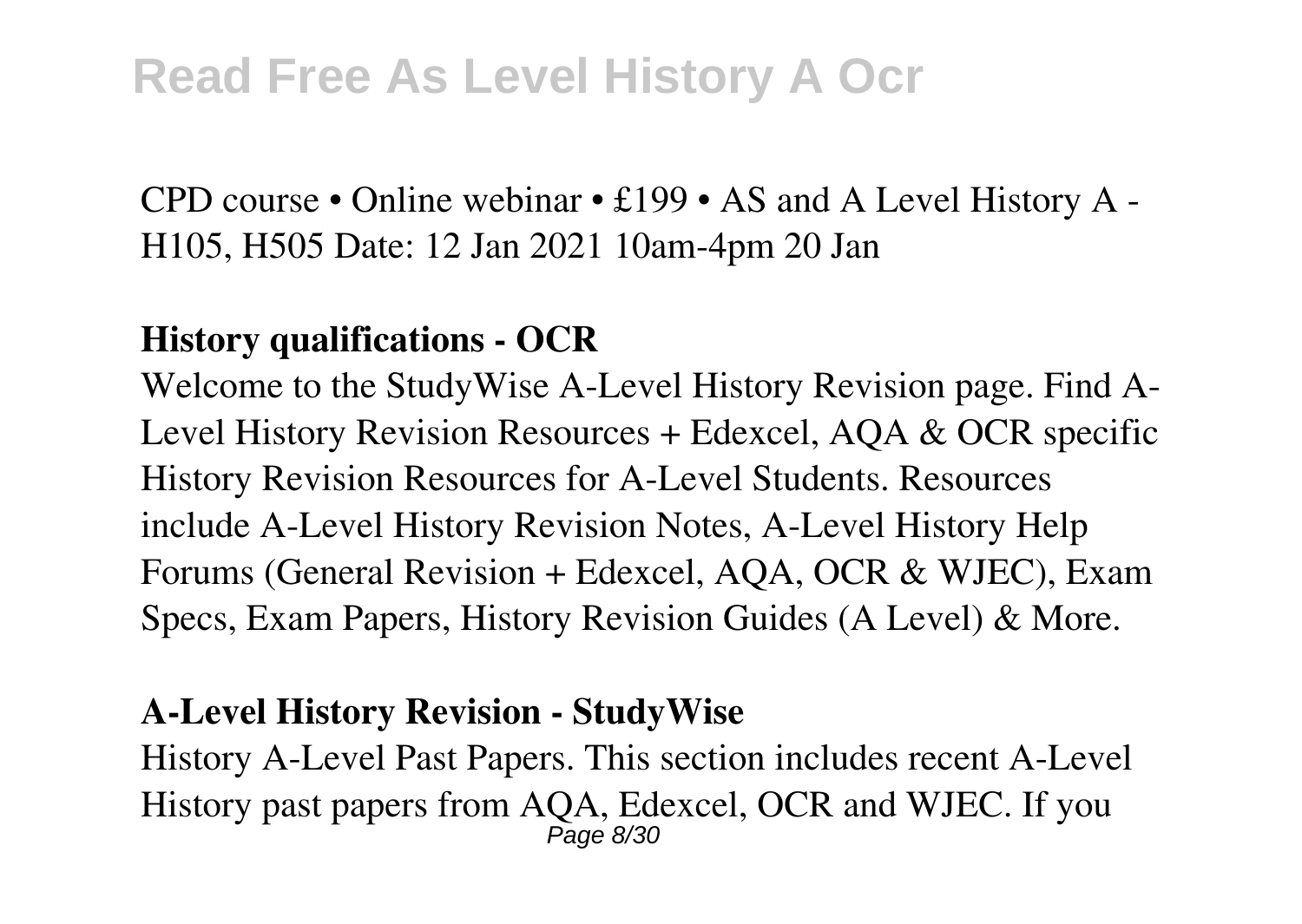are not sure which exam board you are studying ask your teacher. Past papers are a fantastic way to prepare for an exam as you can practise the questions in your own time. You can download each of the exam board's papers by clicking the links below.

#### **History A-Level Past Papers | Revision World**

AS and A Level - Ancient History - H007, H407 (from 2017) - OCR. Our A Level in Ancient History provides students with an opportunity to study four elements of ancient Greek and Roman history, and the interplay of military, political, religious, social and cultural factors within the time frames covered.

#### **Ocr History A Level Example Answers - localexam.com** OCR AS and A Level Ancient History Welcome to the Bloomsbury Page 9/30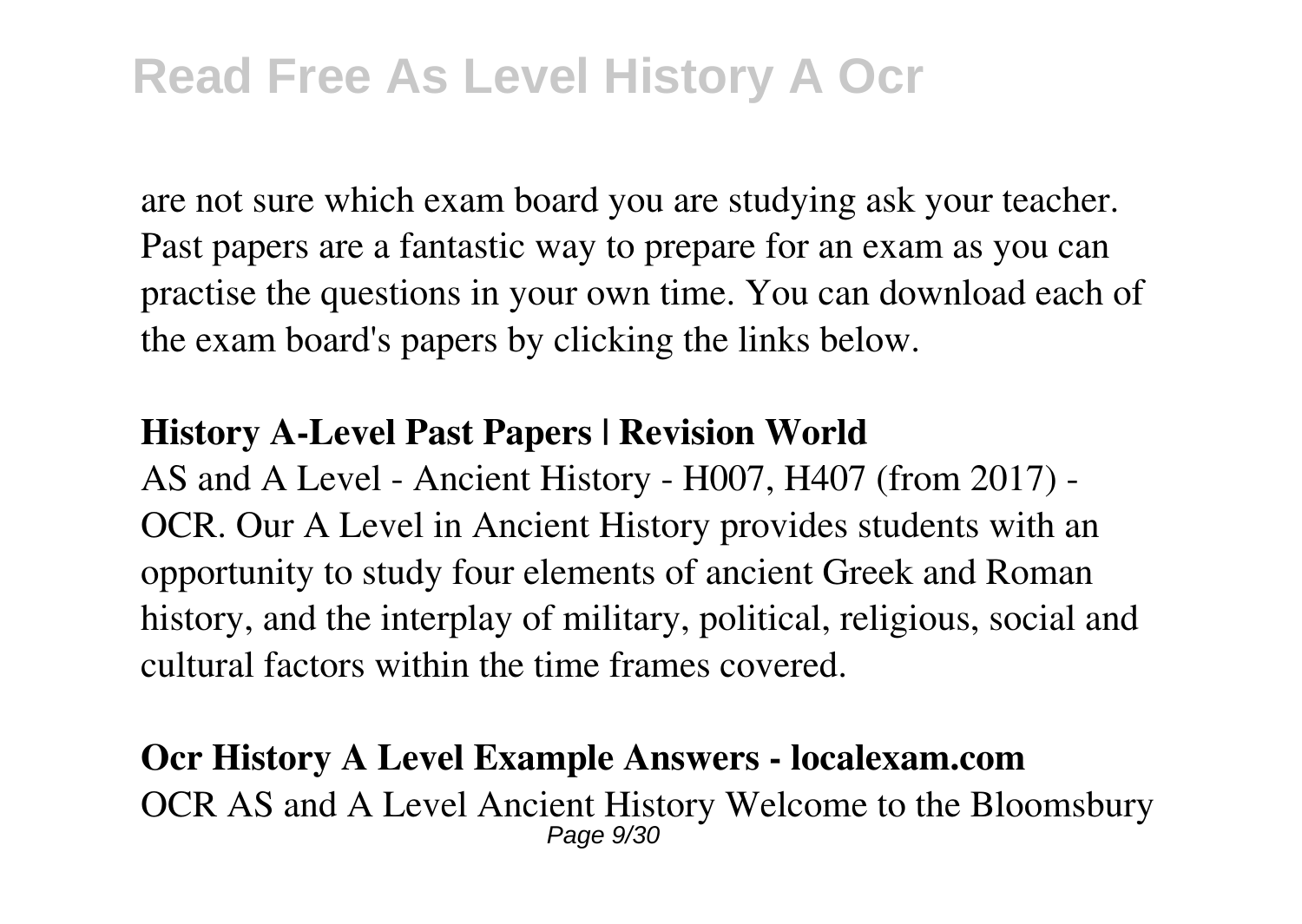Companion Website supporting the textbooks written for the OCR AS and A Level in Ancient History. Access to resources for the individual components can be found by clicking on the tabs above. Teacher-only resources are accesible through the log-in on the TEACHERS page.

### **OCR AS and A Level Ancient History - Bloomsbury** Where To Download As Level History A Ocr As Level History A Ocr Our AS Level in History A engages students' interest in history, developing their understanding of the nature of historical study, and the evidence on which historical judgements are based. Students select two topics covering both British and non-British history. Specification code: H105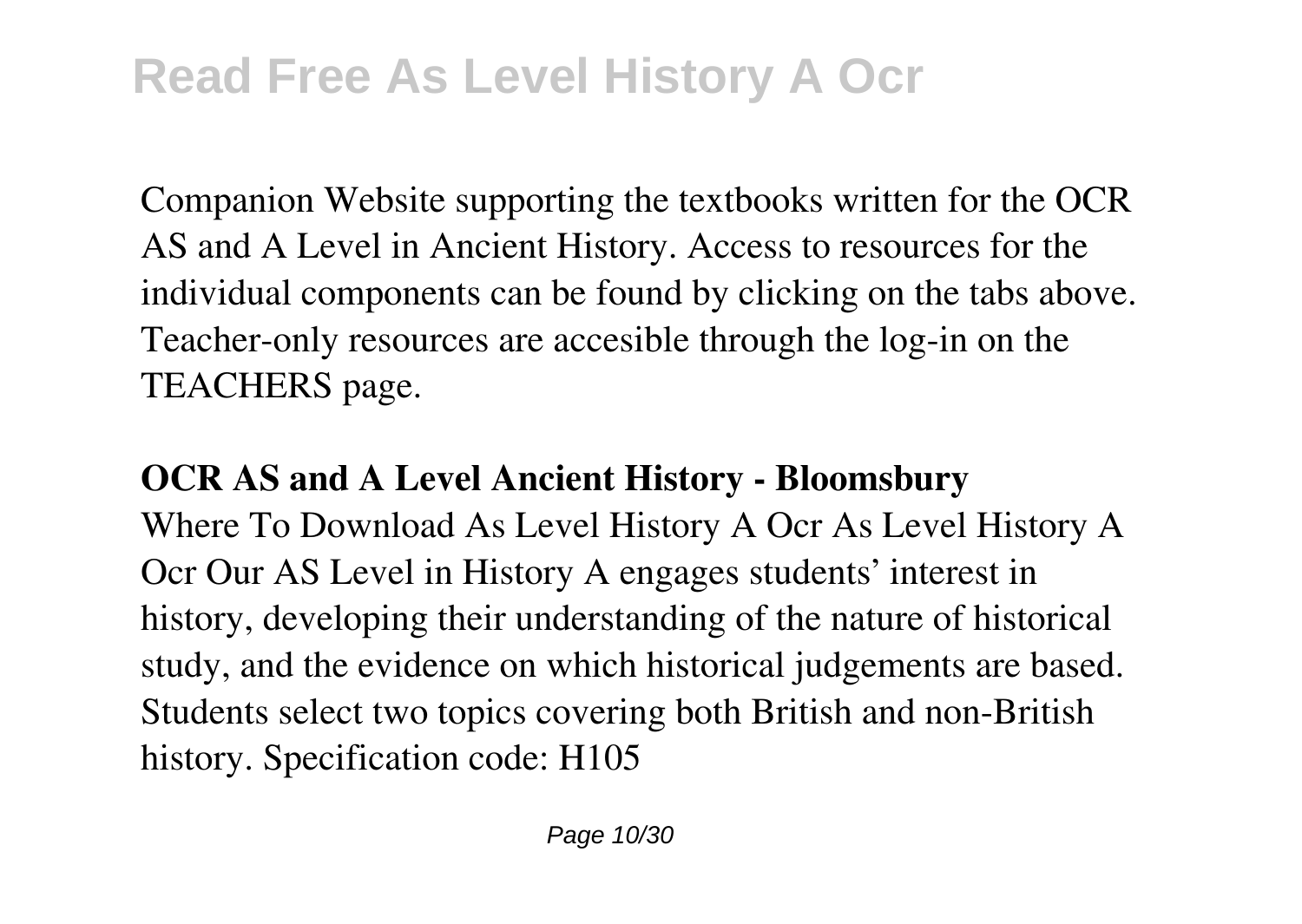#### **As Level History A Ocr - e13components.com**

Start studying OCR A Level History - Germany - Timeline. Learn vocabulary, terms, and more with flashcards, games, and other study tools.

### **OCR A Level History - Germany - Timeline Flashcards | Quizlet**

OCR History A Level Flashcard Maker: lola kezunovic. 199 Cards – 4 Decks – 15 Learners Sample Decks: Establishment and Development of the Weimar Republic, The Establishment of the Nazi Dictatorship and its Domestic Policies, The Impact of War and Defeat on Germany Show Class

#### **Ocr History Flashcards & Quizzes | Brainscape** Page 11/30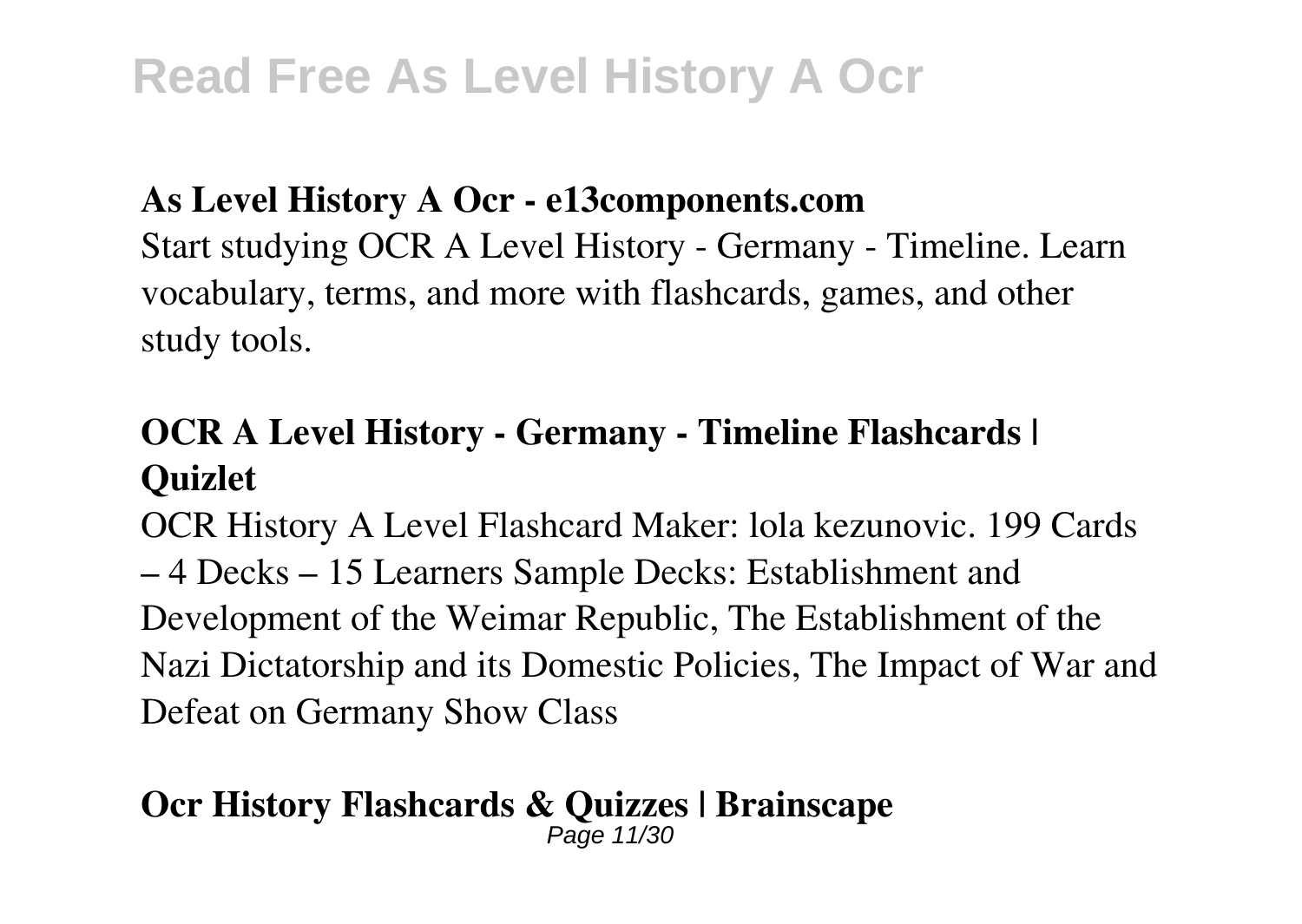As Level History A Ocr As recognized, adventure as competently as experience roughly lesson, amusement, as capably as promise can be gotten by just checking out a book as level history a ocr moreover it is not directly done, you could agree to even more something like this life, just about the world.

#### **As Level History A Ocr - chimerayanartas.com**

An OCR endorsed resource Successfully cover Unit Group 2 with the right amount of depth and pace. This bespoke series from the leading History publisher follows our proven and popular approach for OCR A Level, blending clear course coverage with focused activities and comprehensive assessment support.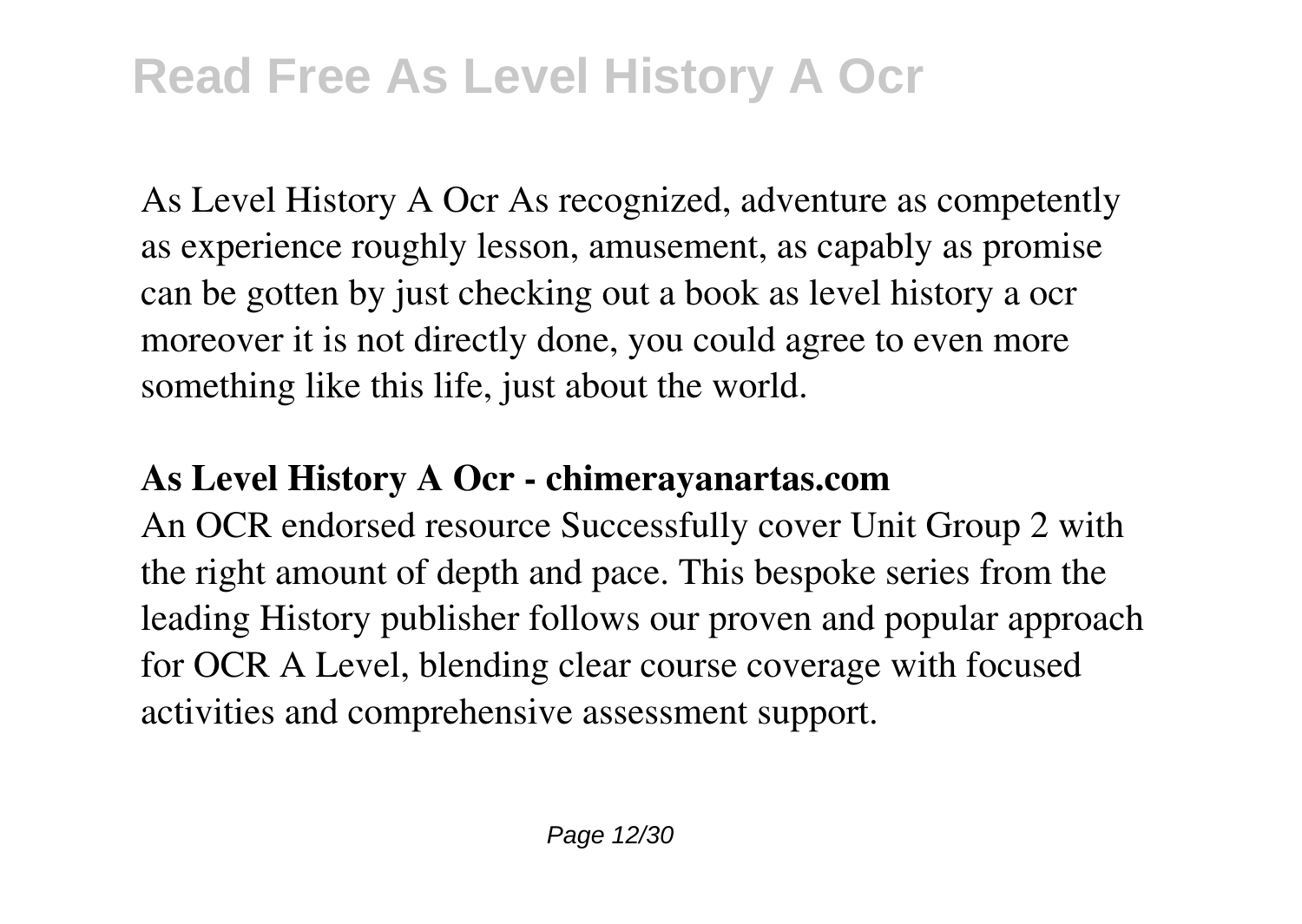Exam board: OCR Level: A-level Subject: History First teaching: September 2015 First exams: Summer 2016 Successfully cover Unit Group 2 with the right amount of depth and pace; this bespoke series from the leading History publisher follows our proven and popular approach for OCR A Level, blending clear course coverage with focused activities and comprehensive assessment support. - Develops understanding of the period through an accessible narrative that is tailored to the specification content and structured around key questions for each topic - Builds the skills required for Unit Group 2, from explanation, assessment and analysis to the ability to make substantiated judgements - Enables students to consolidate and extend their topic knowledge with a range of activities suitable for classwork or homework - Helps students achieve their best by providing step-by-step assessment guidance Page 13/30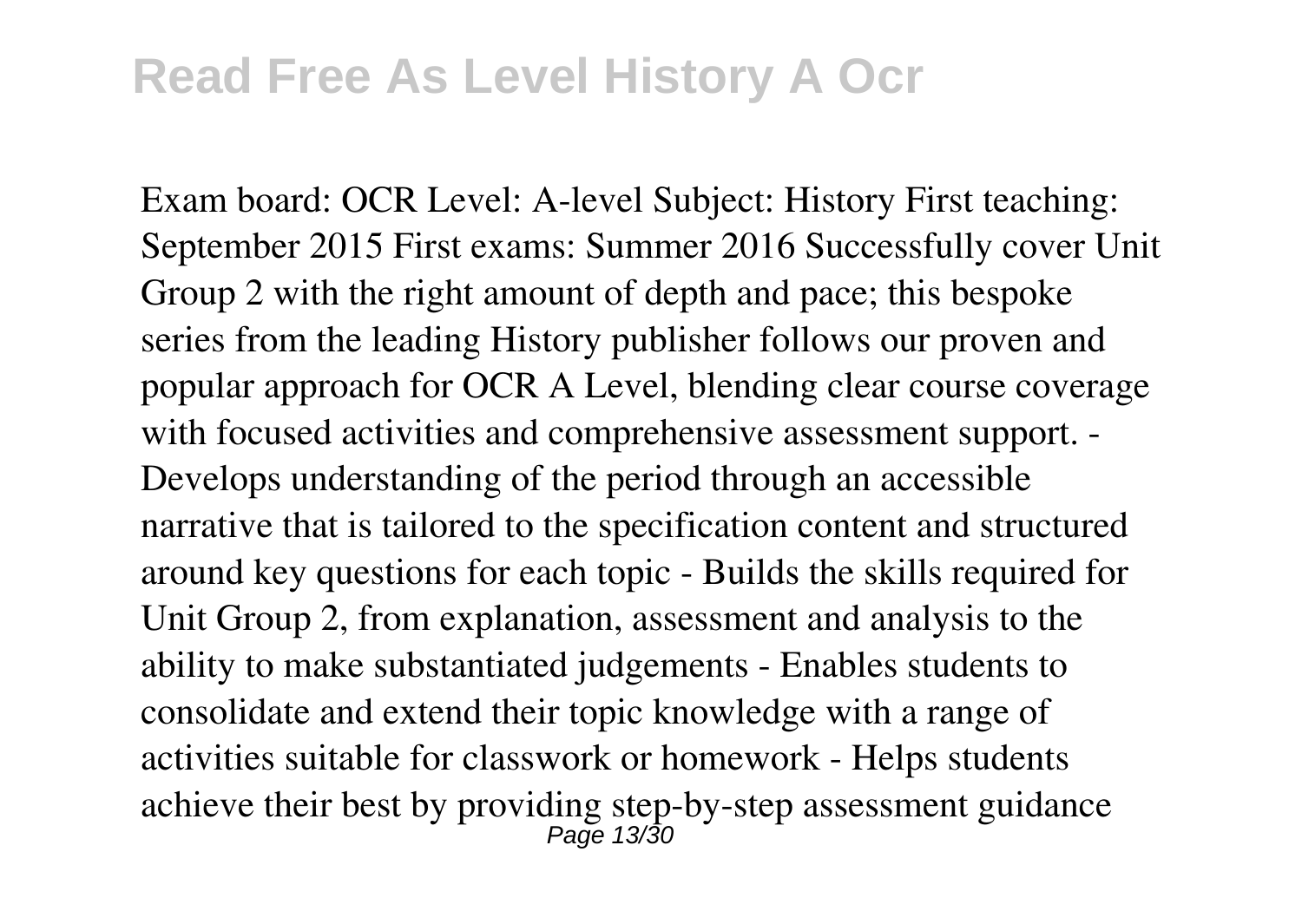and practice questions - Facilitates revision with useful summaries at the start and end of each chapter - Ensures that students understand key historical terms and concepts by defining them in the glossary

Exam Board: OCR Level: A-level Subject: History First Teaching: September 2015 First Exam: June 2016 This is an OCR endorsed resource Build strong subject knowledge and skills in A Level History using the in-depth analysis and structured support in this tailor-made series for OCR's British period studies and enquiries. - Develops the analytical skills required to succeed in the period study by organising the narrative content around the key issues for students to explore - Enhances understanding of the chosen historical period, supplying a wealth of extracts and sources that Page 14/30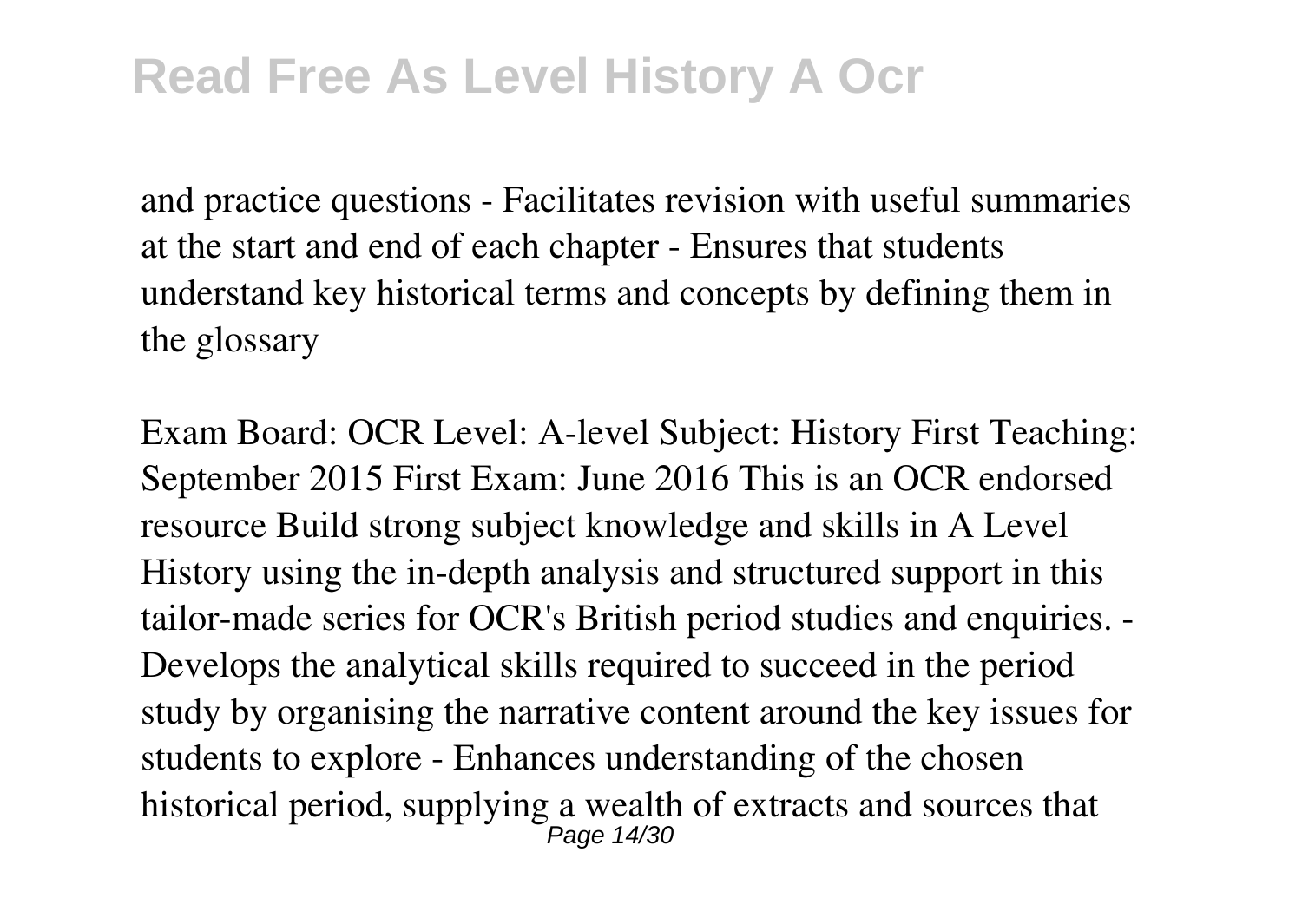offer opportunities to practise the evaluative skills needed for the enquiry - Progressively improves study skills through developmental activities and advice on answering practice exam questions - Helps students to review, revise and reflect on the course material through chapter summaries and revision activities that consolidate topic knowledge - Equips students with transferable critical thinking skills, presenting contrasting academic opinions that encourage A Level historians to make informed judgements on major debates Each title in the OCR A Level History series contains one or two British period studies and its associated enquiry, providing complete support for every option in Unit Group 1. Britain 1603-1760 This title explores the reigns of the Stuart monarchs and Georgian Britain through two British period studies and two enquiries. It allows an in-depth understanding of the key Page 15/30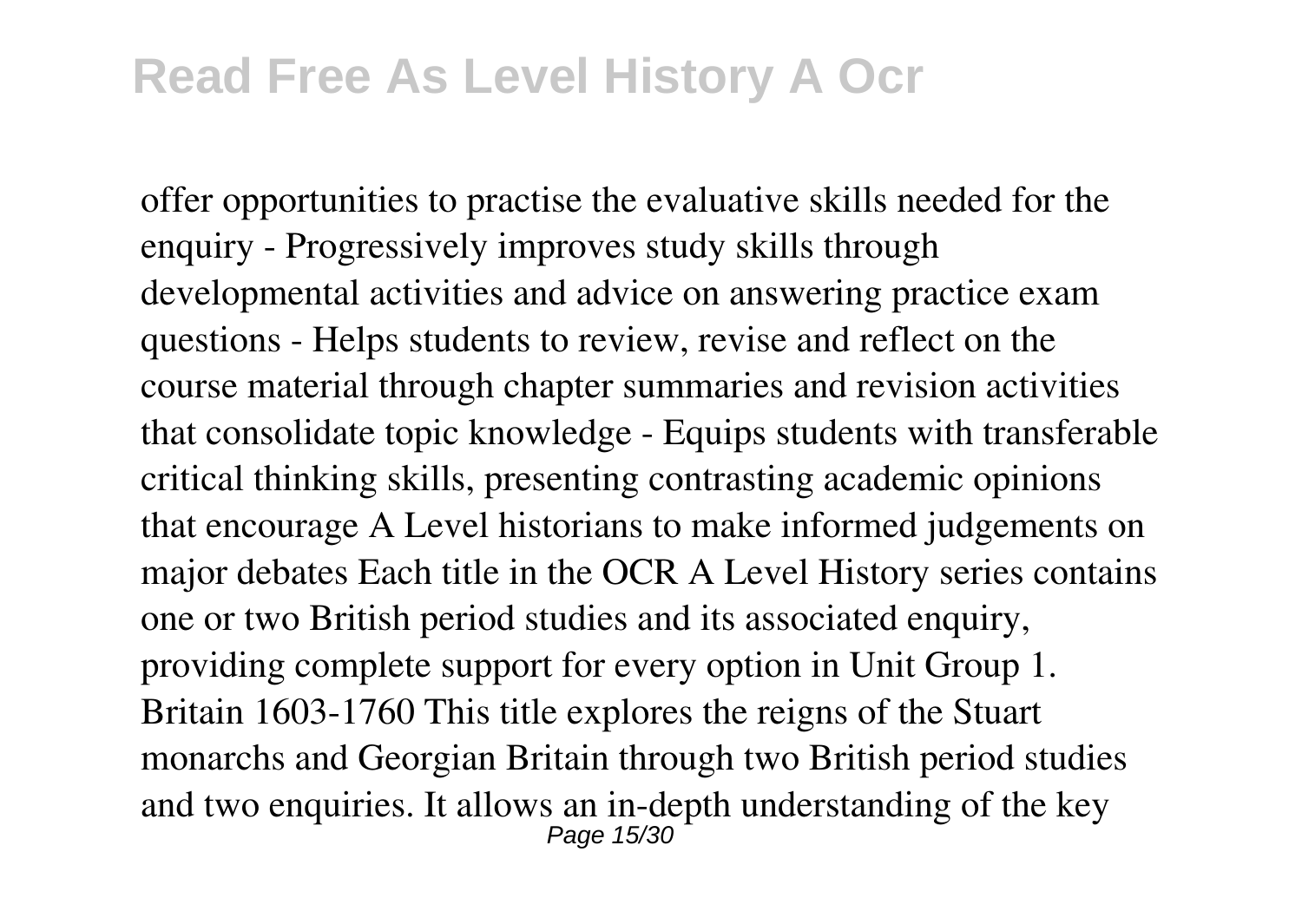historical knowledge, terms and concepts relevant to the period studied and encourages the critical use of evidence in investigating and assessing historical questions in the associated enquiries: 'The Execution of Charles I and the Interregnum 1646-1660' and 'The Glorious Revolution 1678-1689'. This title covers the following period studies and enquiries: - The Early Stuarts and 1603-1646 - The Execution of Charles I and the Interregnum - The Glorious Revolution 1678-1689 - The Making of Georgian Britain 1689-c1760

OCR and Heinemann are working together to provide better support for you. It is directly matched to the new specification with specific exam support. It provides unique planning support with inspirational lesson ideas. It features accessible, engaging resources Page 16/30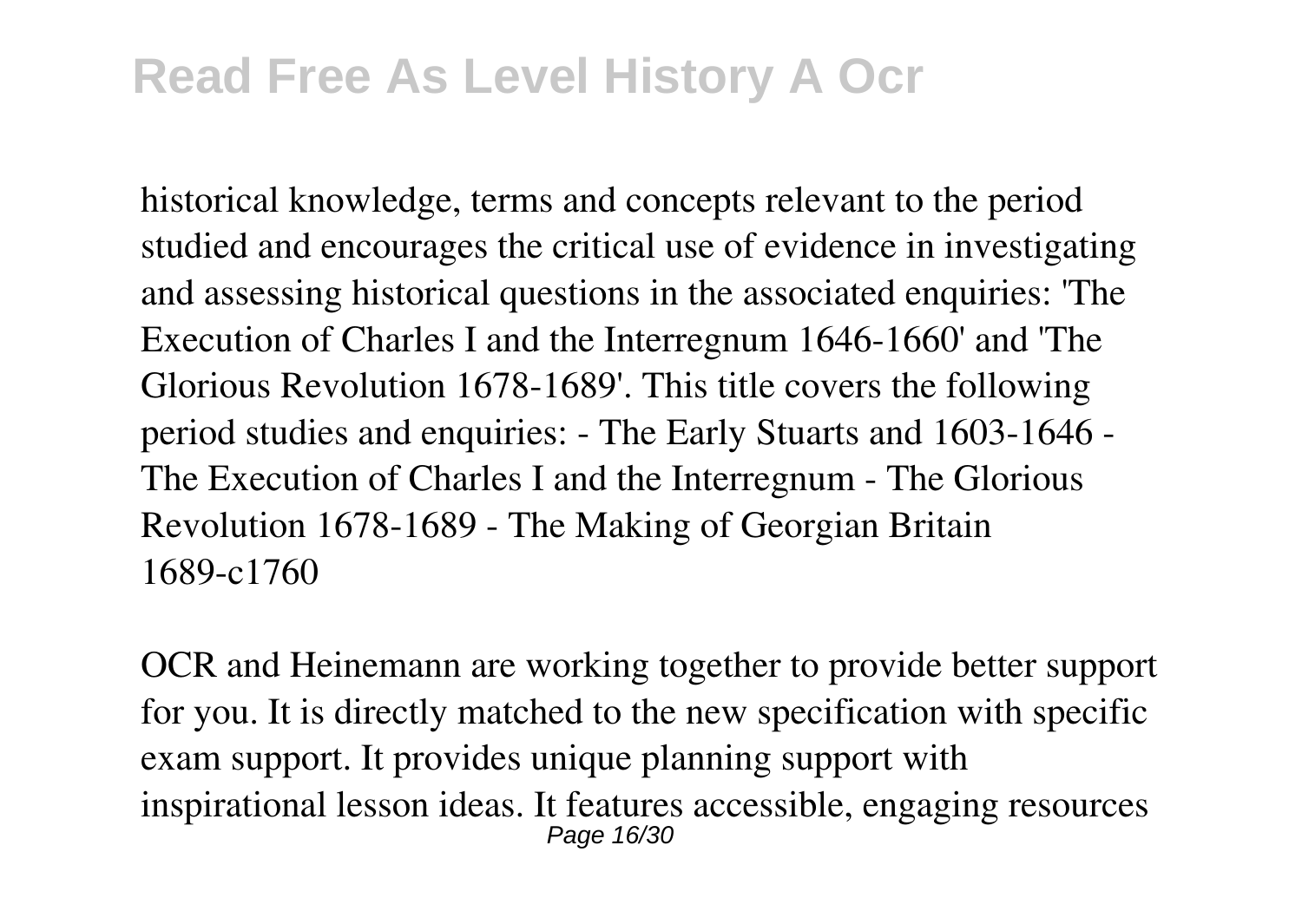to help all students achieve their full potential. An 'Exam Cafe' provides students with a motivating way to prepare thoroughly for their exams.

This is an OCR endorsed resource Build strong subject knowledge and skills in A Level History using the in-depth analysis and structured support in this tailor-made series for OCR's British period studies and enquiries. - Develops the analytical skills required to succeed in the period study by organising the narrative content around the key issues for students to explore - Enhances understanding of the chosen historical period, supplying a wealth of extracts and sources that offer opportunities to practise the evaluative skills needed for the enquiry - Progressively improves study skills through developmental activities and advice on Page 17/30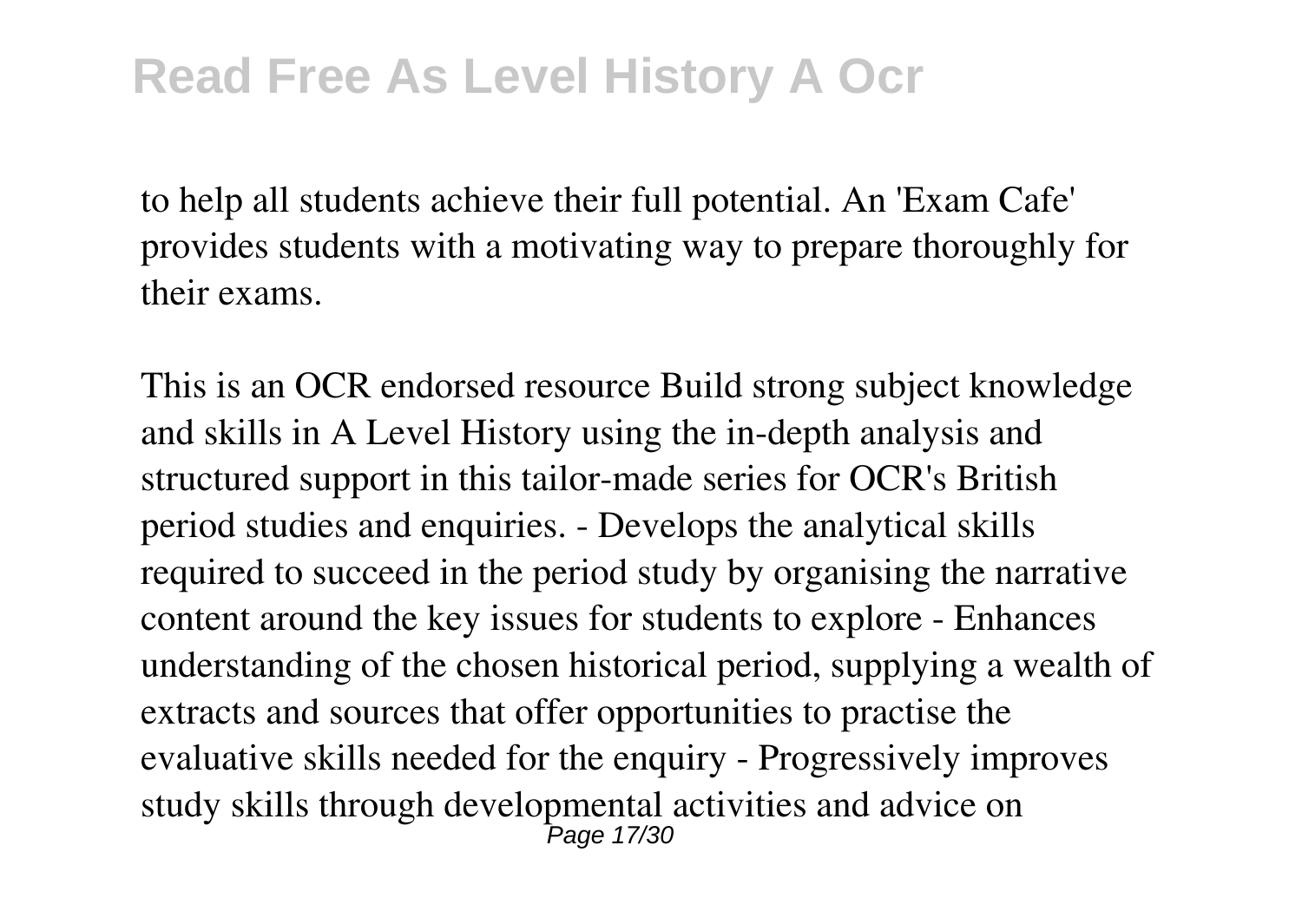answering practice exam questions - Helps students to review, revise and reflect on the course material through chapter summaries and revision activities that consolidate topic knowledge - Equips students with transferable critical thinking skills, presenting contrasting academic opinions that encourage A Level historians to make informed judgements on major debates Each title in the OCR A Level History series contains one or two British period studies and its associated enquiry, providing complete support for every option in Unit Group 1. England 1485-1603 This title explores the reigns of the Tudor monarchs from Henry VII to Elizabeth I through two British period studies and one enquiry. It allows an indepth understanding of the key historical knowledge, terms and concepts relevant to the period studied and encourages the critical use of evidence in investigating and assessing historical questions in Page 18/30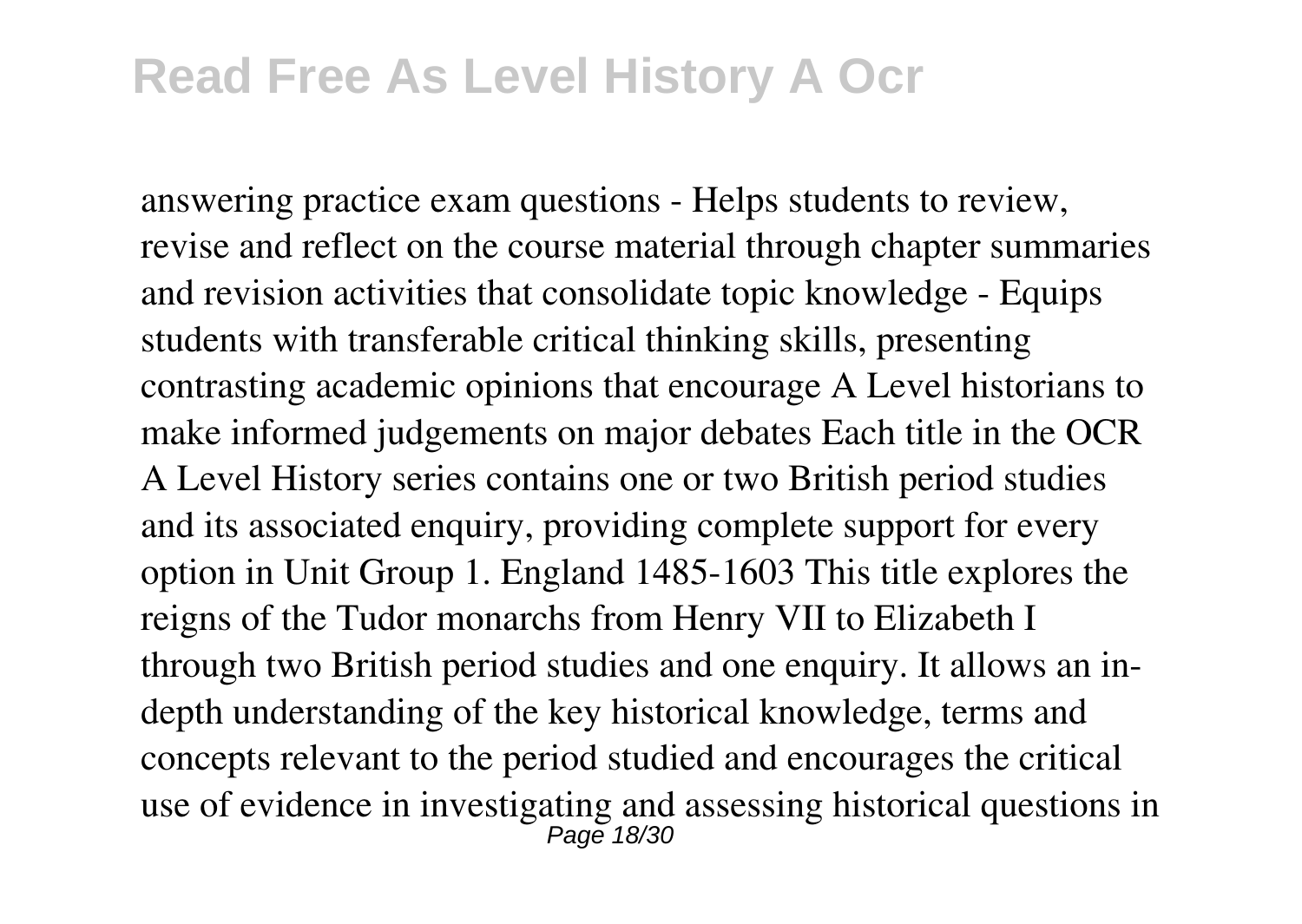the associated enquiry: 'Mid Tudor Crises 1547-1558'. This title covers the following period studies and enquiry: - England 1485-1547 - Mid Tudor Crises 1547-1558 - Elizabethan England

Exam Board: OCR Level: A-level Subject: History First Teaching: September 2015 First Exam: June 2016 This is an OCR endorsed resource Build strong subject knowledge and skills in A Level History using the in-depth analysis and structured support in this tailor-made series for OCR's British period studies and enquiries. - Develops the analytical skills required to succeed in the period study by organising the narrative content around the key issues for students to explore - Enhances understanding of the chosen historical period, supplying a wealth of extracts and sources that offer opportunities to practise the evaluative skills needed for the Page 19/30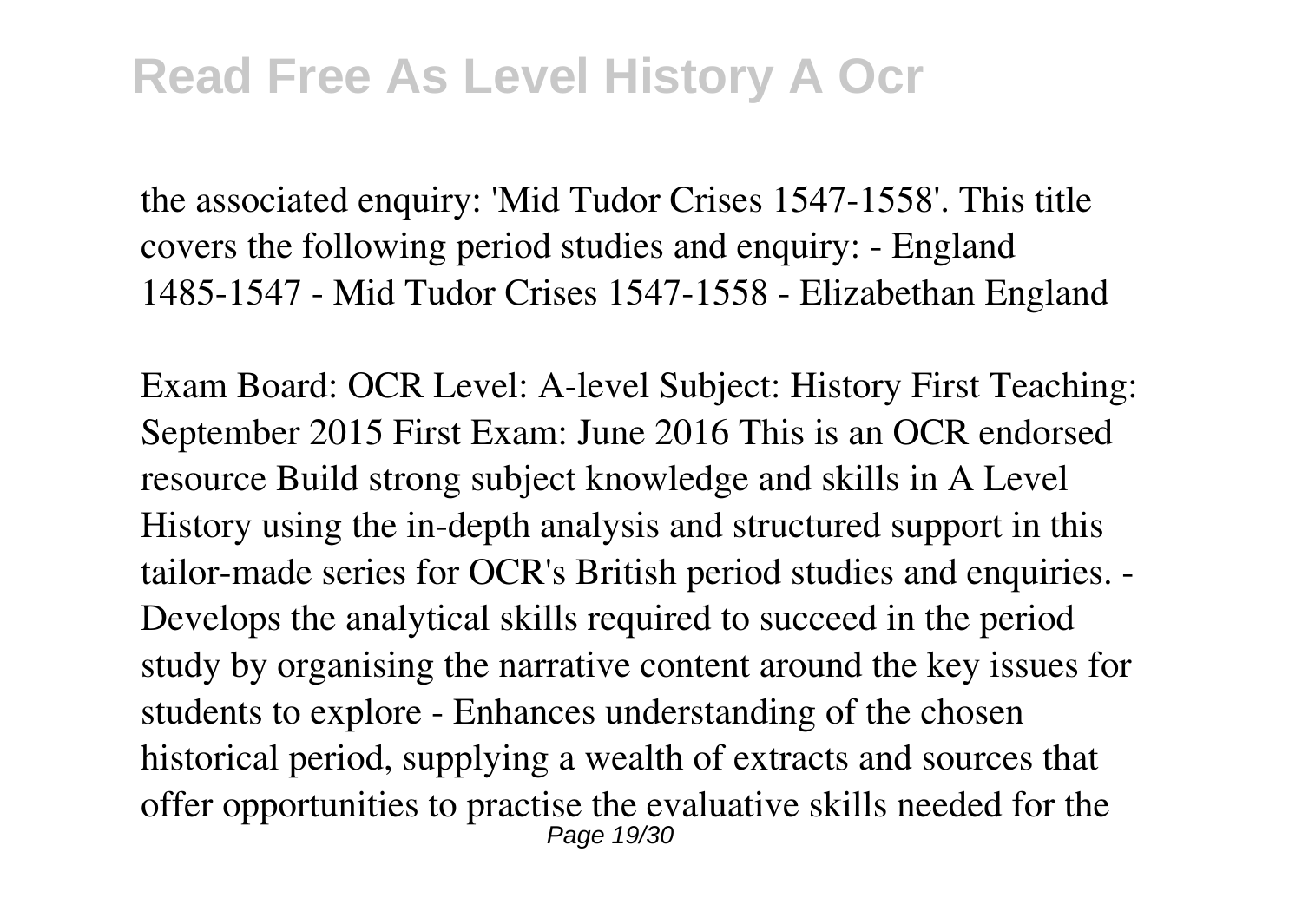enquiry - Progressively improves study skills through developmental activities and advice on answering practice exam questions - Helps students to review, revise and reflect on the course material through chapter summaries and revision activities that consolidate topic knowledge - Equips students with transferable critical thinking skills, presenting contrasting academic opinions that encourage A Level historians to make informed judgements on major debates Each title in the OCR A Level History series contains one or two British period studies and its associated enquiry, providing complete support for every option in Unit Group 1. England 1485-1603 This title explores the reigns of the Tudor monarchs from Henry VII to Elizabeth I through two British period studies and one enquiry. It allows an in-depth understanding of the key historical knowledge, terms and concepts relevant to the period Page 20/30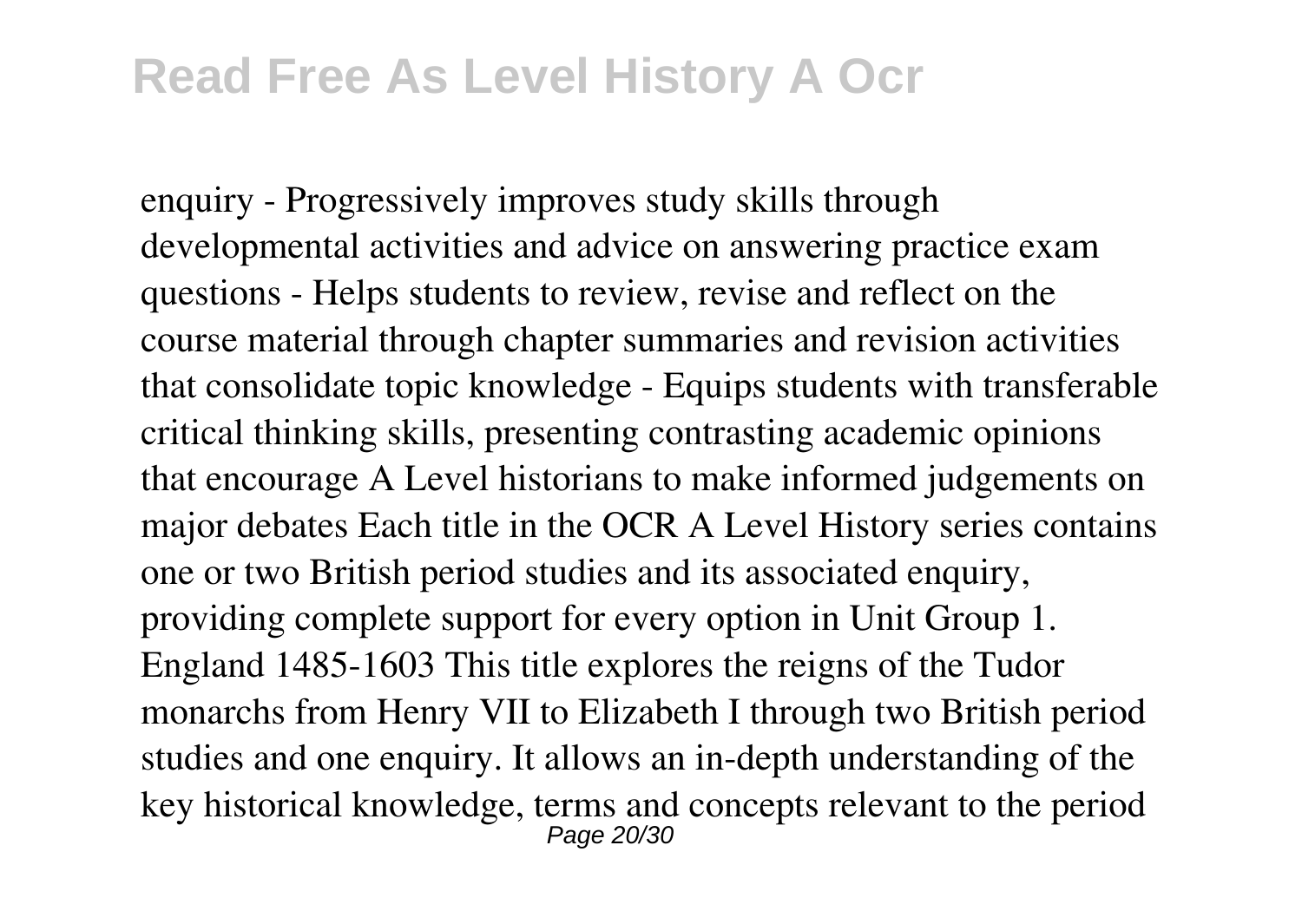studied and encourages the critical use of evidence in investigating and assessing historical questions in the associated enquiry: 'Mid Tudor Crises 1547-1558'. This title covers the following period studies and enquiry: - England 1485-1547 - Mid Tudor Crises 1547-1558 - Elizabethan England

An OCR endorsed resource Successfully cover Unit Group 2 with the right amount of depth and pace. This bespoke series from the leading History publisher follows our proven and popular approach for OCR A Level, blending clear course coverage with focused activities and comprehensive assessment support. - Develops understanding of the period through an accessible narrative that is tailored to the specification content and structured around key questions for each topic - Builds the skills required for Unit Group Page 21/30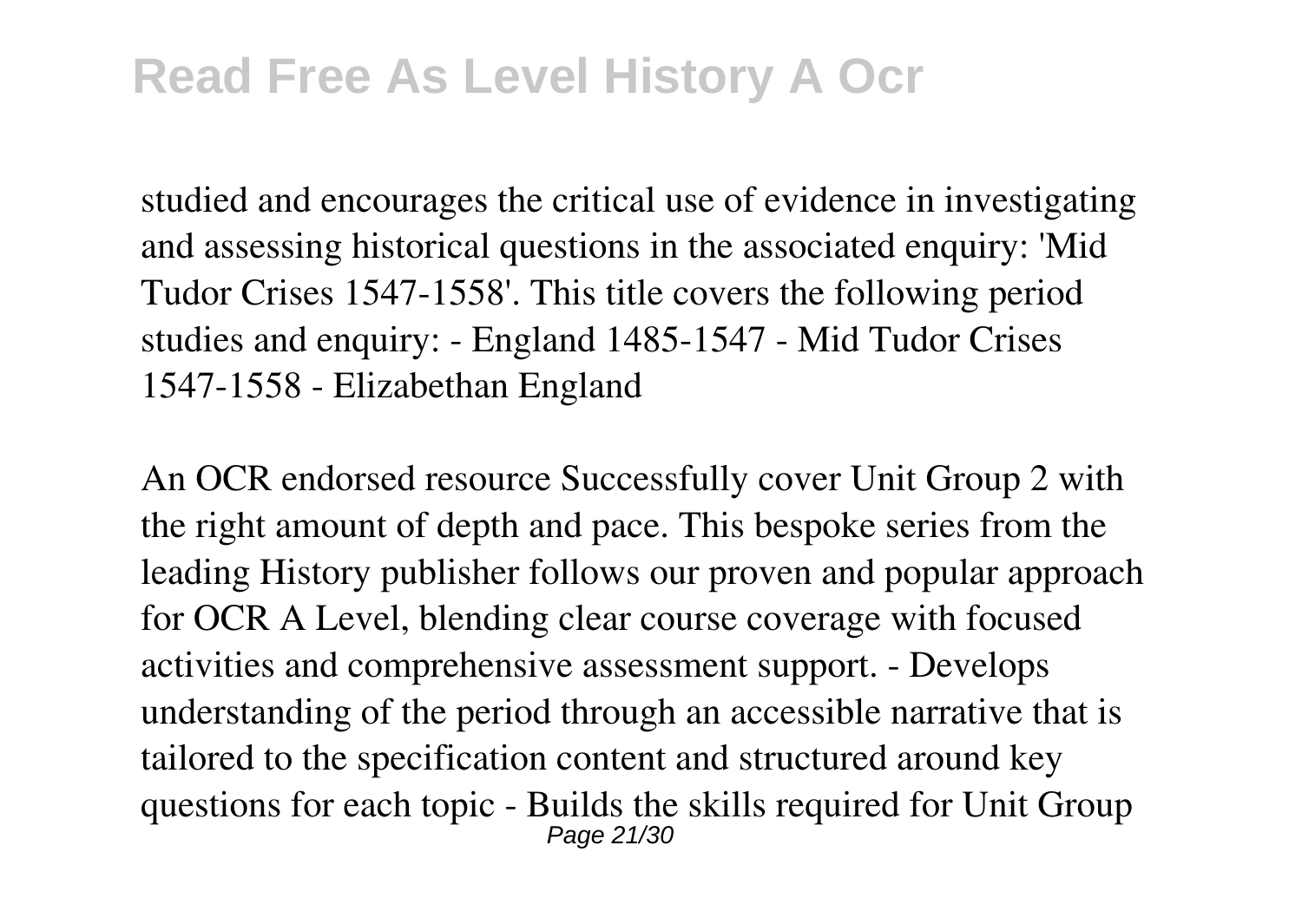2, from explanation, assessment and analysis to the ability to make substantiated judgements - Enables students to consolidate and extend their topic knowledge with a range of activities suitable for classwork or homework - Helps students achieve their best by providing step-by-step assessment guidance and practice questions - Facilitates revision with useful summaries at the start and end of each chapter - Ensures that students understand key historical terms and concepts by defining them in the glossary

This is an OCR endorsed resource Build strong subject knowledge and skills in A Level History using the in-depth analysis and structured support in this tailor-made series for OCR's British period studies and enquiries. - Develops the analytical skills required to succeed in the period study by organising the narrative Page 22/30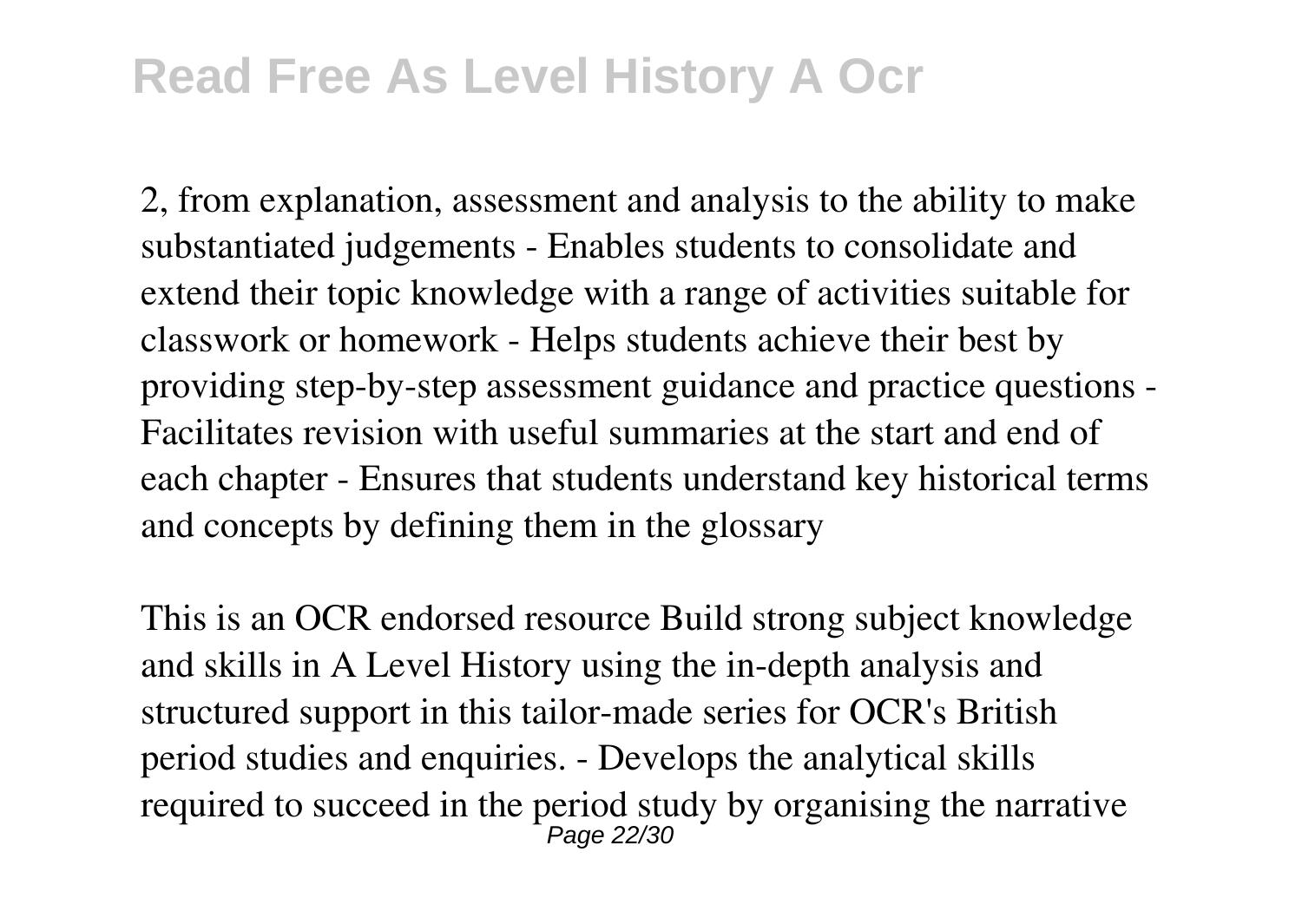content around the key issues for students to explore - Enhances understanding of the chosen historical period, supplying a wealth of extracts and sources that offer opportunities to practise the evaluative skills needed for the enquiry - Progressively improves study skills through developmental activities and advice on answering practice exam questions - Helps students to review, revise and reflect on the course material through chapter summaries and revision activities that consolidate topic knowledge - Equips students with transferable critical thinking skills, presenting contrasting academic opinions that encourage A Level historians to make informed judgements on major debates Each title in the OCR A Level History series contains one or two British period studies and its associated enquiry, providing complete support for every option in Unit Group 1. Britain 1846-1951 This title explores the Page 23/30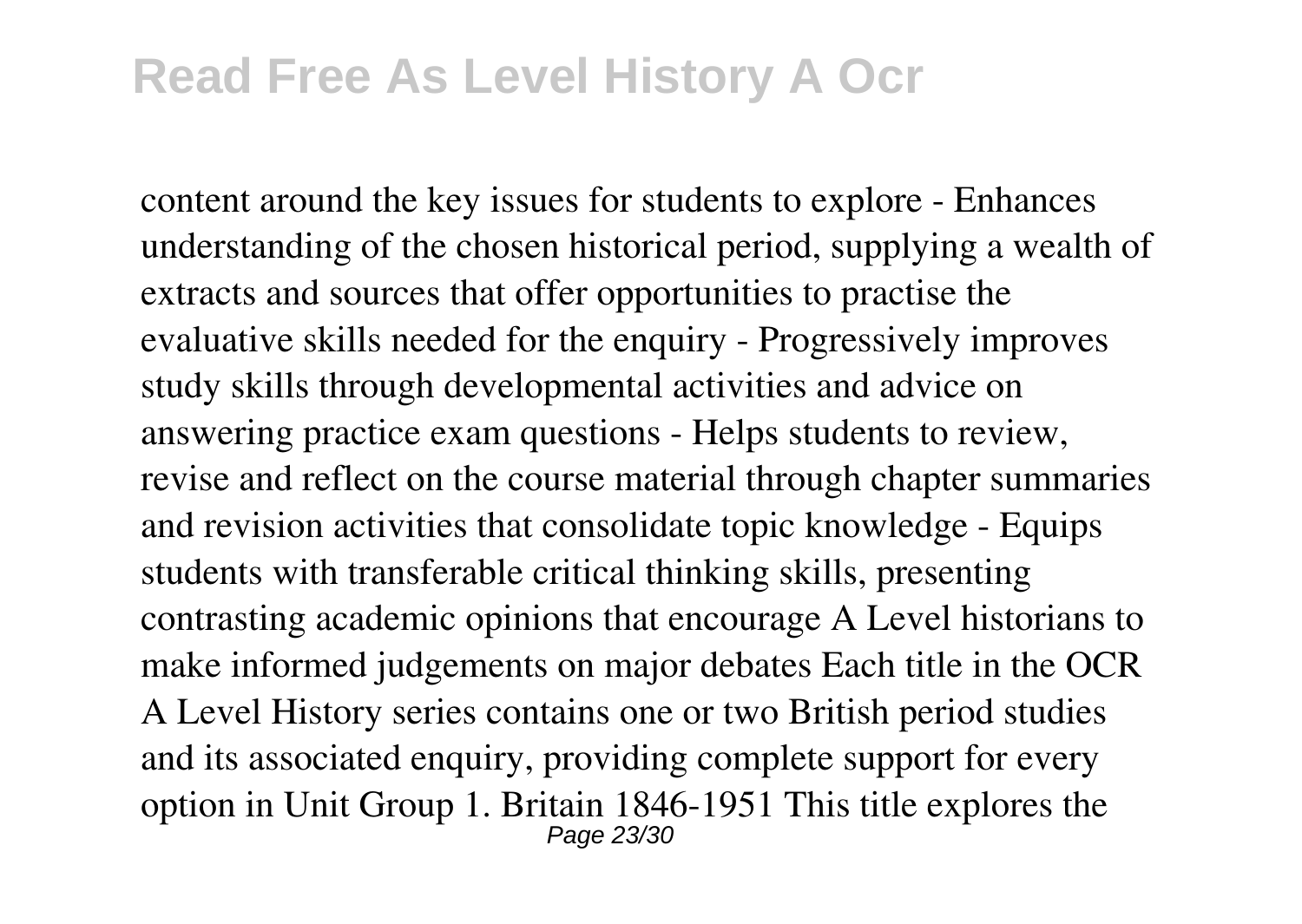period from dominance of the Liberals and Conservatives in the nineteenth century to the rise of Labour and their governments of 1945-51 through two British period studies and one enquiry. It allows an in-depth understanding of the key historical knowledge, terms and concepts relevant to the period studied and encourages the critical use of evidence in investigating and assessing historical questions in the associated enquiry: 'England and a New Century c1900-1918'. This title covers the following period studies and enquiry: - Liberals, Conservatives and the Rise of Labour 1846-1902 - England and a New Century c1900-1918 - Britain c.1918-1951

This is an OCR endorsed resource Build strong subject knowledge and skills in A Level History using the in-depth analysis and  $P_{\text{200}} 24/30$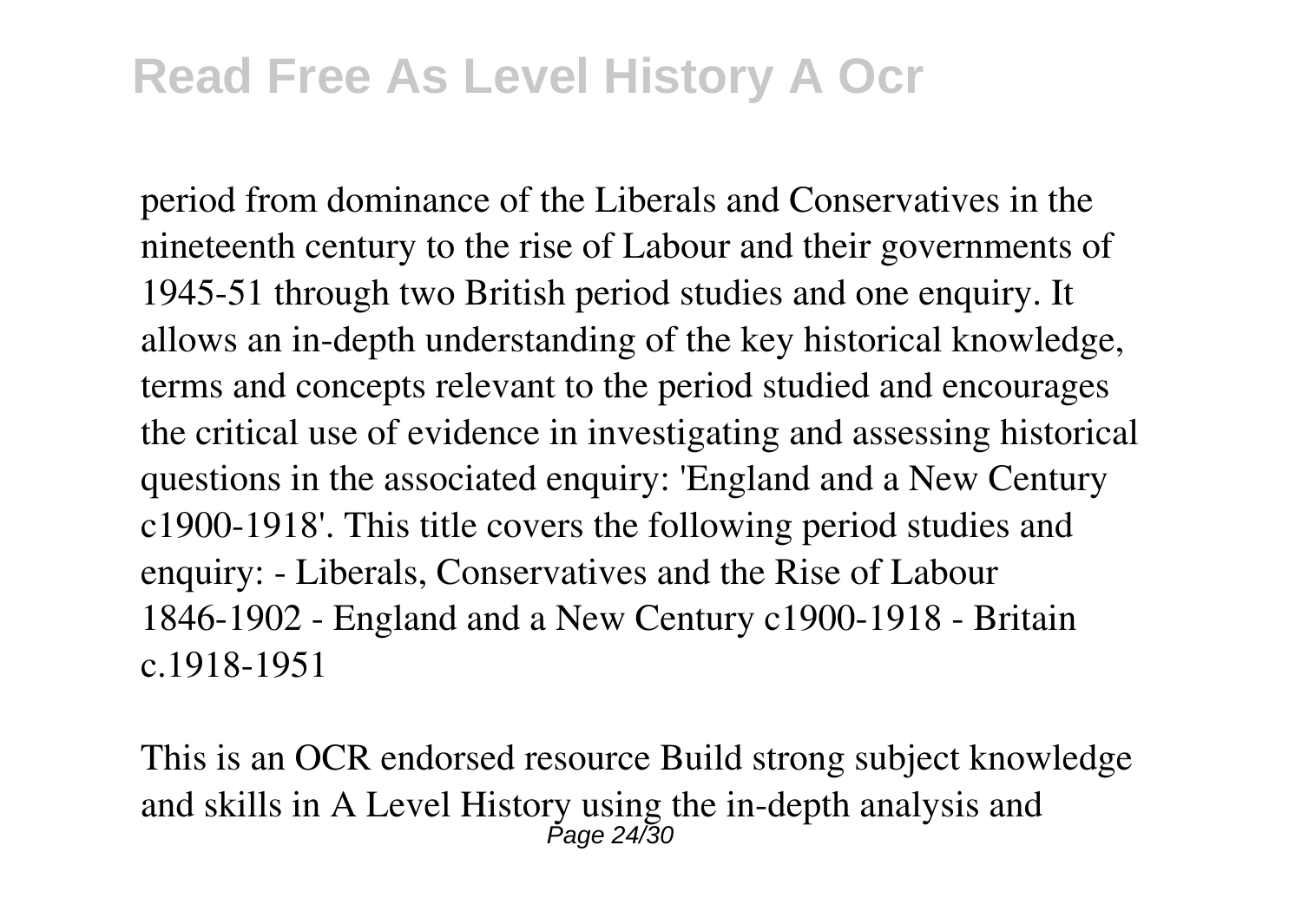structured support in this tailor-made series for OCR's British period studies and enquiries. - Develops the analytical skills required to succeed in the period study by organising the narrative content around the key issues for students to explore - Enhances understanding of the chosen historical period, supplying a wealth of extracts and sources that offer opportunities to practise the evaluative skills needed for the enquiry - Progressively improves study skills through developmental activities and advice on answering practice exam questions - Helps students to review, revise and reflect on the course material through chapter summaries and revision activities that consolidate topic knowledge - Equips students with transferable critical thinking skills, presenting contrasting academic opinions that encourage A Level historians to make informed judgements on major debates Each title in the OCR Page 25/30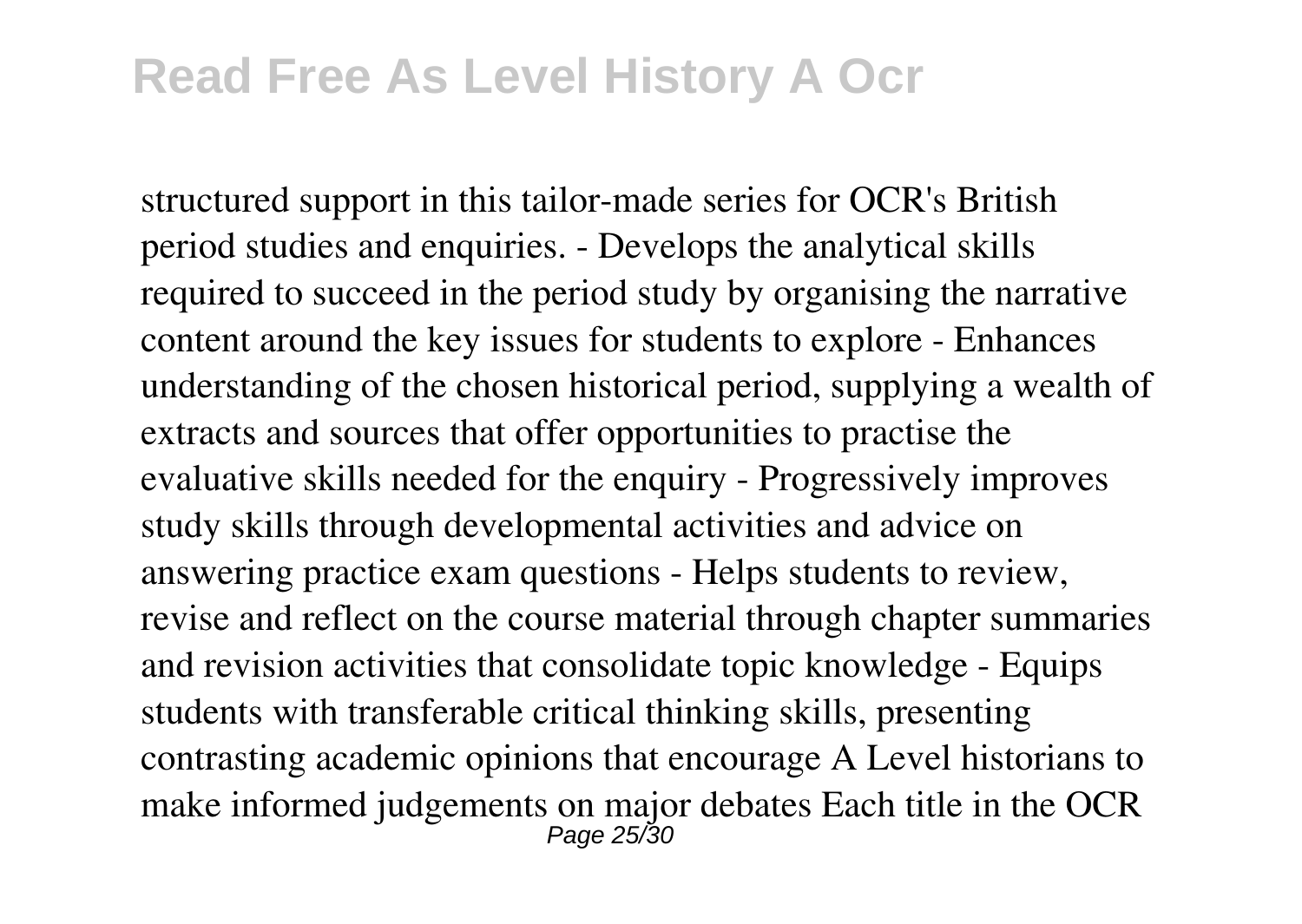A Level History series contains one or two British period studies and its associated enquiry, providing complete support for every option in Unit Group 1. Britain 1603-1760 This title explores the reigns of the Stuart monarchs and Georgian Britain through two British period studies and two enquiries. It allows an in-depth understanding of the key historical knowledge, terms and concepts relevant to the period studied and encourages the critical use of evidence in investigating and assessing historical questions in the associated enquiries: 'The Execution of Charles I and the Interregnum 1646-1660' and 'The Glorious Revolution 1678-1689'. This title covers the following period studies and enquiries: - The Early Stuarts and 1603-1646 - The Execution of Charles I and the Interregnum - The Glorious Revolution 1678-1689 - The Making of Georgian Britain 1689-c1760

Page 26/30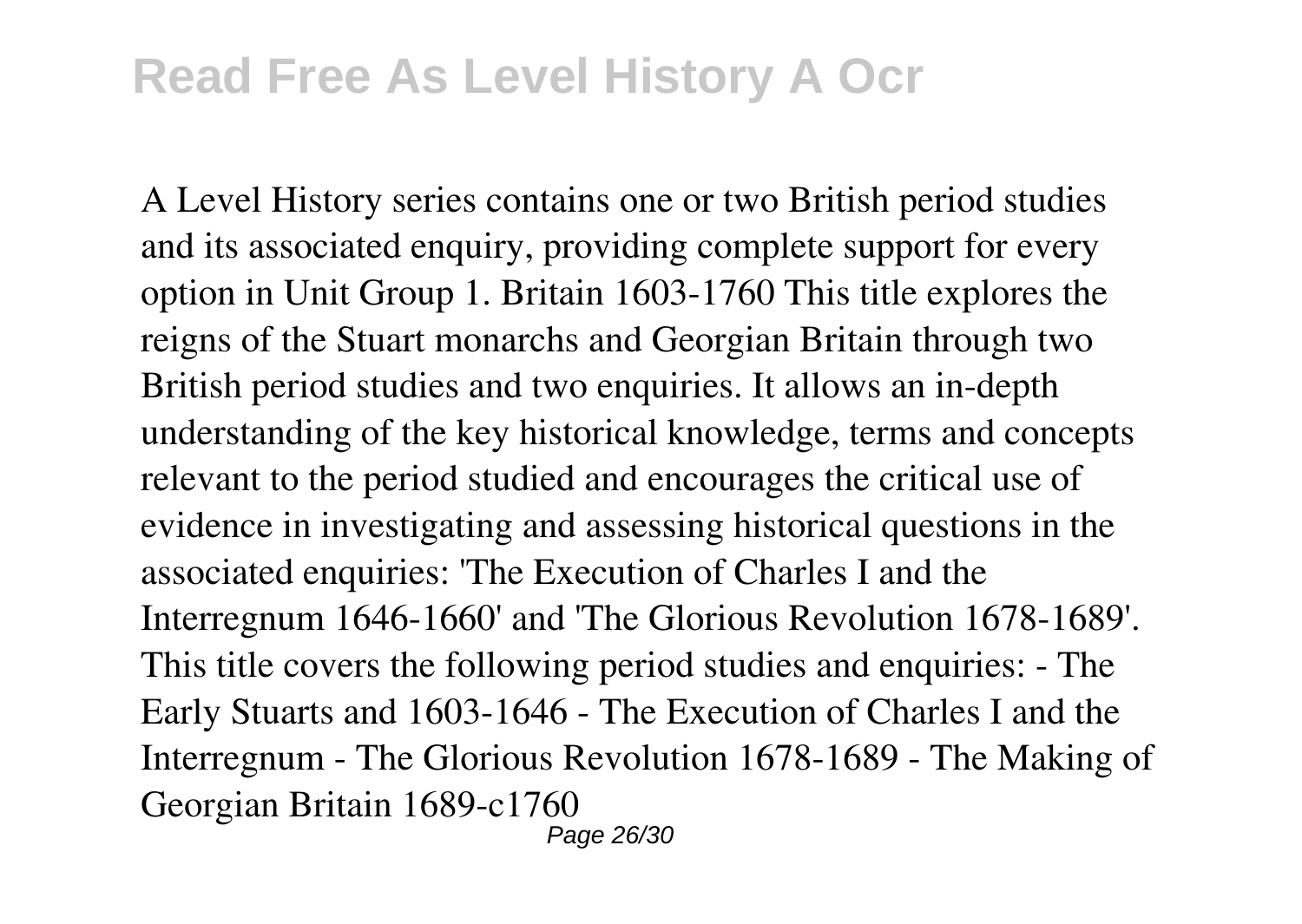Exam Board: OCR Level: AS/A-level Subject: History First Teaching: September 2015 First Exam: Summer 2016 Target success in OCR AS/A-level History with this proven formula for effective, structured revision; key content coverage is combined with exam preparation activities and exam-style questions to create a revision guide that students can rely on to review, strengthen and test their knowledge. - Enables students to plan and manage a successful revision programme using the topic-by-topic planner - Consolidates knowledge with clear and focused content coverage, organised into easy-to-revise chunks - Encourages active revision by closely combining historical content with related activities - Helps students build, practise and enhance their exam skills as they progress through activities set at three different levels - Improves Page 27/30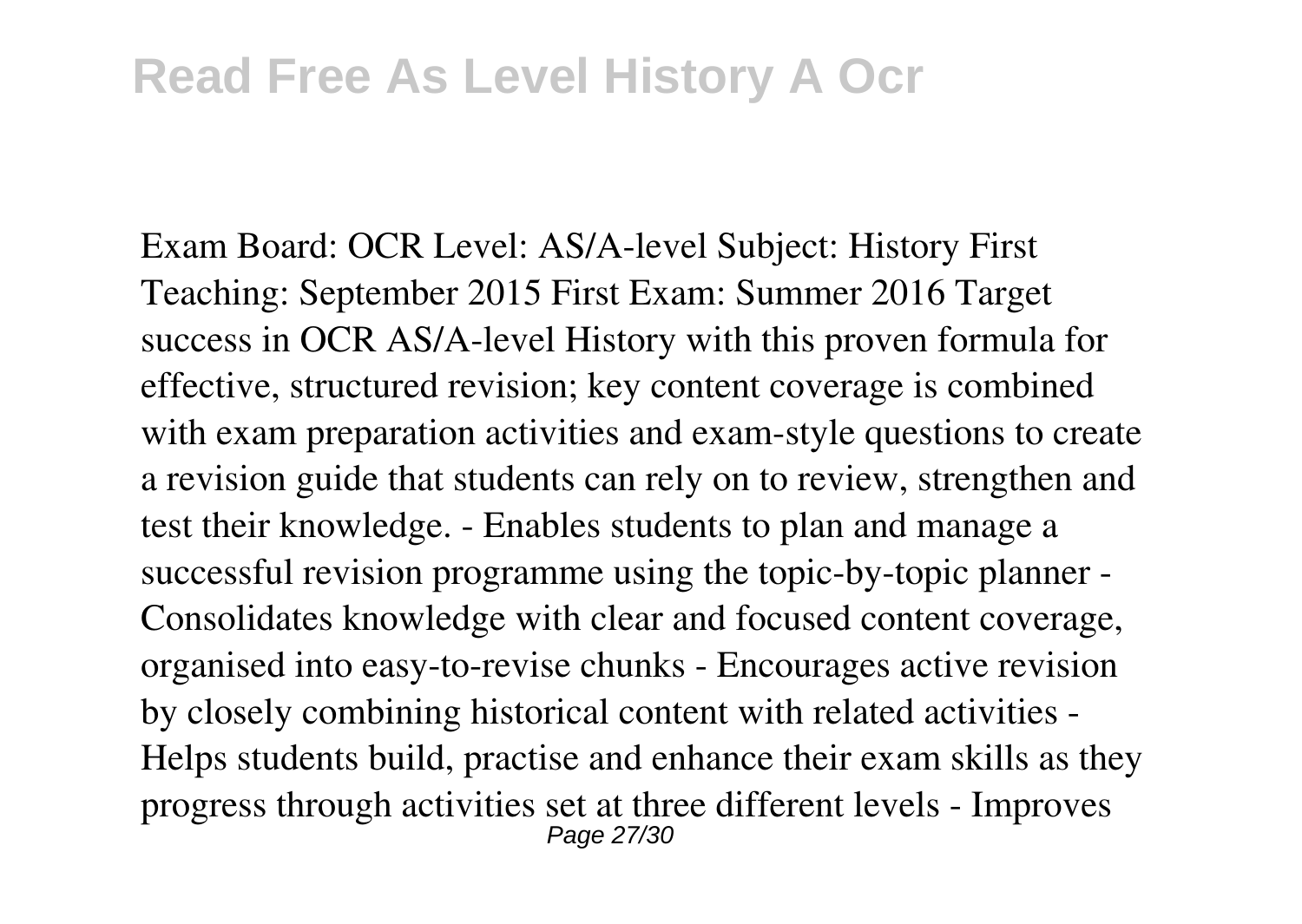exam technique through exam-style questions with sample answers and commentary from expert authors and teachers - Boosts historical knowledge with a useful glossary and timeline

Exam Board: OCR Level: A-level Subject: History First Teaching: September 2015 First Exam: June 2016 This is an OCR endorsed resource Build strong subject knowledge and skills in A Level History using the in-depth analysis and structured support in this tailor-made series for OCR's British period studies and enquiries. - Develops the analytical skills required to succeed in the period study by organising the narrative content around the key issues for students to explore - Enhances understanding of the chosen historical period, supplying a wealth of extracts and sources that offer opportunities to practise the evaluative skills needed for the Page 28/30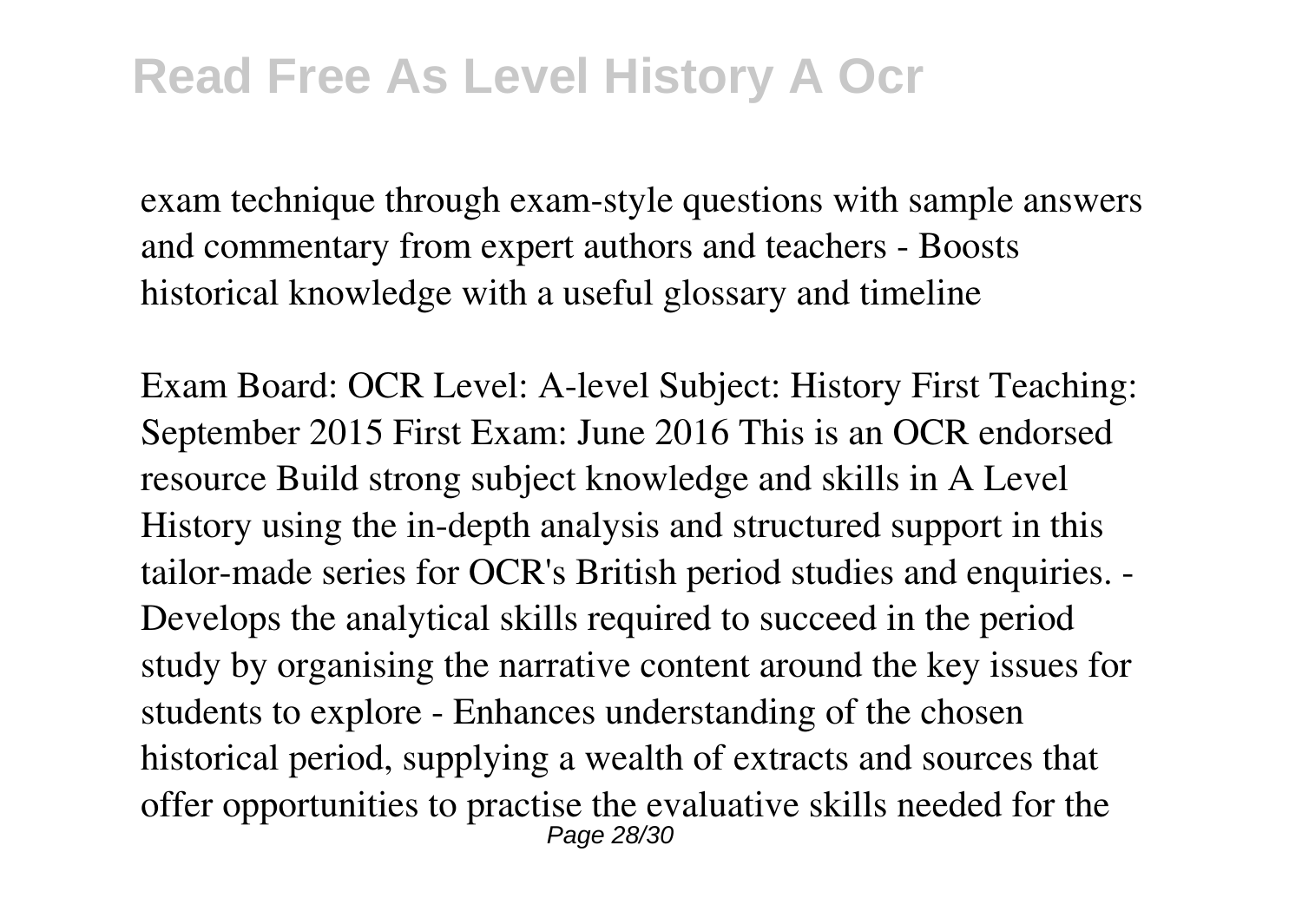enquiry - Progressively improves study skills through developmental activities and advice on answering practice exam questions - Helps students to review, revise and reflect on the course material through chapter summaries and revision activities that consolidate topic knowledge - Equips students with transferable critical thinking skills, presenting contrasting academic opinions that encourage A Level historians to make informed judgements on major debates Each title in the OCR A Level History series contains one or two British period studies and its associated enquiry, providing complete support for every option in Unit Group 1. England 1445-1509: Lancastrians, Yorkists and Henry VII This title explores the reigns of the English Kings from Henry VI to Henry VII. It allows an in-depth understanding of the key historical knowledge, terms and concepts relevant to 'England 1461-1509' and Page 29/30